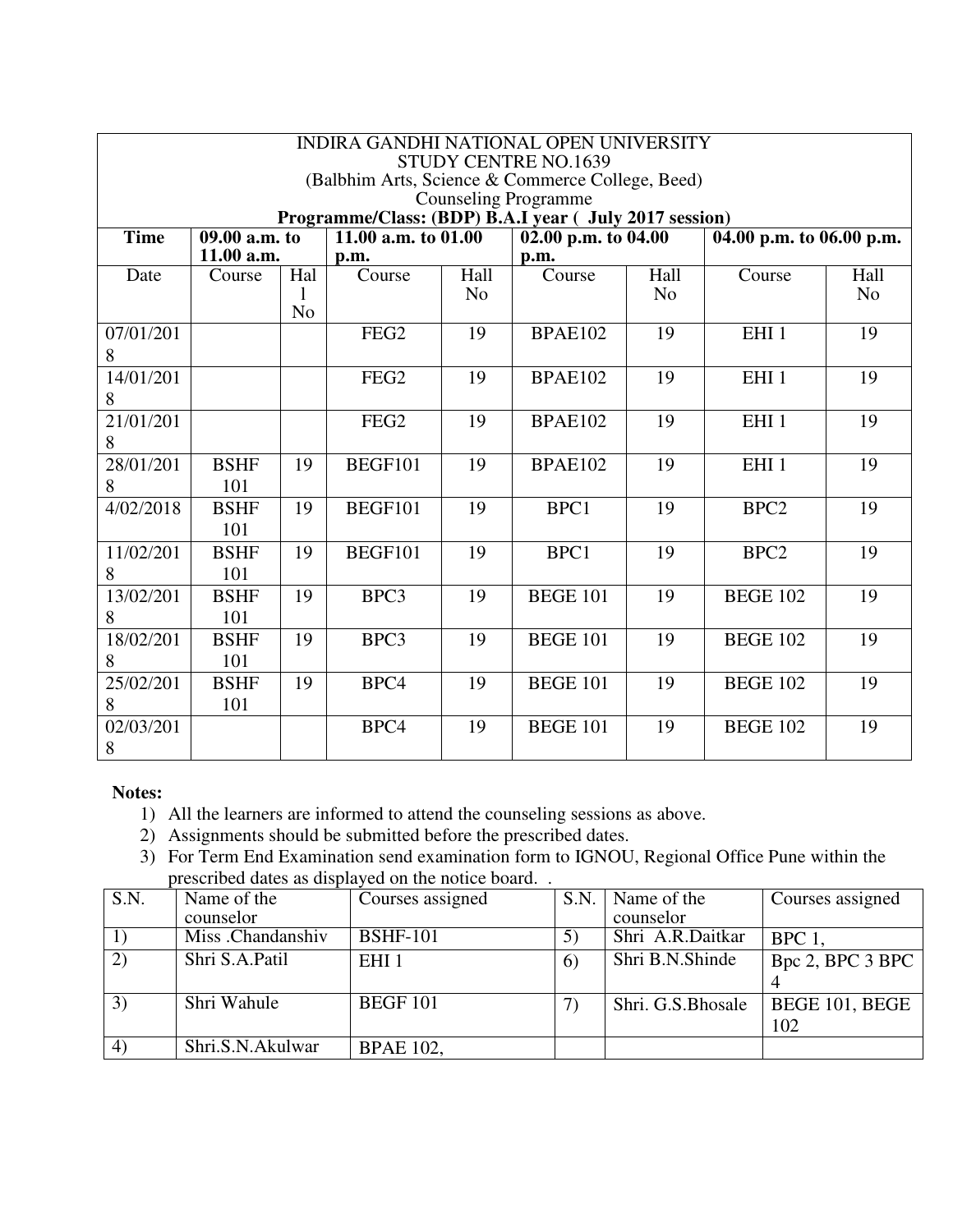|             |                     |         |                             |     | INDIRA GANDHI NATIONAL OPEN UNIVERSITY                  |                |                     |                |
|-------------|---------------------|---------|-----------------------------|-----|---------------------------------------------------------|----------------|---------------------|----------------|
|             |                     |         | <b>STUDY CENTRE NO.1639</b> |     |                                                         |                |                     |                |
|             |                     |         |                             |     | (Balbhim Arts, Science & Commerce College, Beed)        |                |                     |                |
|             |                     |         | <b>Counseling Programme</b> |     |                                                         |                |                     |                |
|             |                     |         |                             |     | Programme/Class: (BDP) B.A.II year ( July 2017 session) |                |                     |                |
| <b>Time</b> | 09.00 a.m. to 11.00 |         | 11.00 $a.m.$ to             |     | 02.00 p.m. to $04.00$                                   |                | 04.00 p.m. to 06.00 |                |
|             | a.m.                |         | $01.00$ p.m.                |     | $\mathbf{p}.\mathbf{m}$ .                               |                | p.m.                |                |
| Date        | Course              | Hall No | Course                      | Hal | Course                                                  | Hal            | Course              | Hall           |
|             |                     |         |                             |     |                                                         |                |                     | N <sub>0</sub> |
|             |                     |         |                             | No  |                                                         | N <sub>o</sub> |                     |                |
| 28/01/2018  | FST-1               | 24      | <b>BECE 214</b>             | 20  | BEGE102                                                 | 20             |                     |                |
| 4/02/2018   | $FST-1$             | 24      | <b>BECE 214</b>             | 20  | BEGE102                                                 | 20             | EHI <sub>3</sub>    | 20             |
| 11/02/2018  | FST-1               | 24      | <b>BECE 214</b>             | 20  | BEGE102                                                 | 20             | EHI <sub>3</sub>    | 20             |
| 13/02/2018  | FST-1               | 24      | <b>BECE 214</b>             | 20  | BEGE102                                                 | 20             | EHI <sub>3</sub>    | 20             |
| 18/02/2018  | FST-1               | 24      |                             |     |                                                         |                | EHI <sub>3</sub>    | 20             |
| 25/02/2018  | FST-1               | 24      |                             |     |                                                         |                |                     |                |

### **1) All the learners are informed to attend the counseling sessions as above.**

- 2) Assignments should be submitted before the prescribed dates.
- 3) For Term End Examination send examination form to IGNOU, Regional Office Pune within the prescribed dates as displayed on the notice board.

| Sr.No.                 | Name of the counselor | Courses assigned |
|------------------------|-----------------------|------------------|
|                        | Shri B.T.Tate         | FST-1            |
| $\left( 2\right)$      | Shri G.S.Bhosale      | BEGE102          |
| $\left 3\right\rangle$ | Shri S.A.Patil        | EHI <sub>3</sub> |
| 4)                     | Shri.A.Y.sarangakar   | <b>BECE 214</b>  |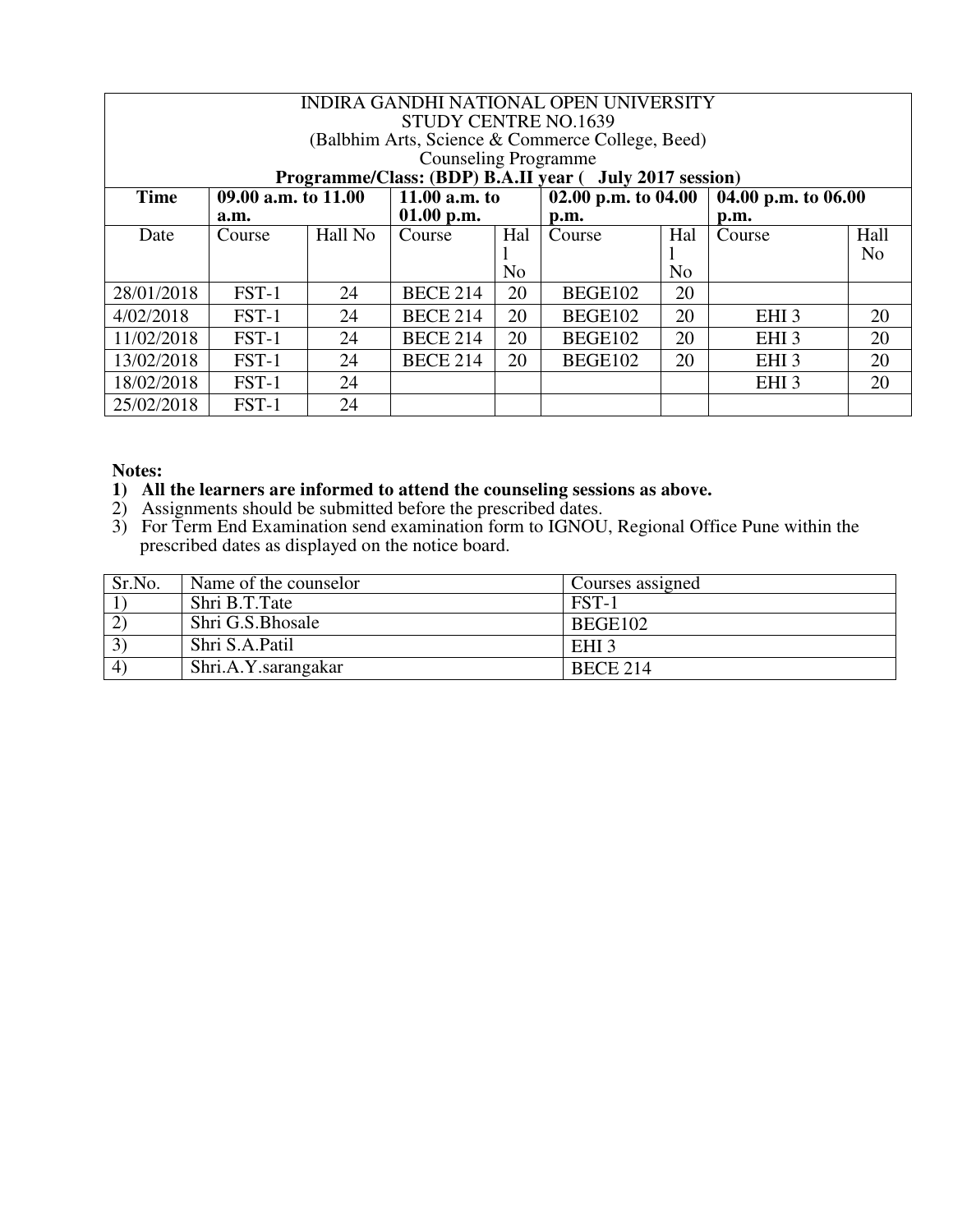|             |                            |                | INDIRA GANDHI NATIONAL OPEN UNIVERSITY                   |                | <b>STUDY CENTRE NO.1639</b>      |                |                                         |                |
|-------------|----------------------------|----------------|----------------------------------------------------------|----------------|----------------------------------|----------------|-----------------------------------------|----------------|
|             |                            |                | (Balbhim Arts, Science & Commerce College, Beed)         |                |                                  |                |                                         |                |
|             |                            |                |                                                          |                | <b>Counseling Programme</b>      |                |                                         |                |
|             |                            |                | Programme/Class: (BDP) B.COM I year ( July 2017 session) |                |                                  |                |                                         |                |
| <b>Time</b> | $\overline{09.00}$ a.m. to |                | $\overline{11.00}$ a.m. to 01.00                         |                | $\overline{02.00}$ p.m. to 04.00 |                | $\overline{04.00}$ p.m. to $06.00$ p.m. |                |
|             | 11.00 a.m.                 |                | p.m.                                                     |                | p.m.                             |                |                                         |                |
| Date        | Course                     | Hal            | Course                                                   | Hall           | Course                           | Hall           | Course                                  | Hall           |
|             |                            |                |                                                          | N <sub>0</sub> |                                  | N <sub>o</sub> |                                         | N <sub>o</sub> |
|             |                            | N <sub>o</sub> |                                                          |                |                                  |                |                                         |                |
| 07/01/201   | FMT 1                      | 19             | FEG <sub>2</sub>                                         | 19             | ECO <sub>1</sub>                 | 19             | EHI <sub>1</sub>                        | 19             |
| 8           |                            |                |                                                          |                |                                  |                |                                         |                |
| 14/01/201   | FMT 1                      | 19             | FEG <sub>2</sub>                                         | 19             | ECO <sub>1</sub>                 | 19             | EHI <sub>1</sub>                        | 19             |
| 8           |                            |                |                                                          |                |                                  |                |                                         |                |
| 21/01/201   | FMT 1                      | 19             | FEG <sub>2</sub>                                         | 19             | ECO <sub>2</sub>                 | 19             | EHI <sub>1</sub>                        | 19             |
| 8           |                            |                |                                                          |                |                                  |                |                                         |                |
| 28/01/201   | <b>BSHF</b>                | 19             | BEGF101                                                  | 19             | ECO <sub>2</sub>                 | 19             | EHI <sub>1</sub>                        | 19             |
| 8           | 101                        |                |                                                          |                |                                  |                |                                         |                |
| 4/02/2018   | <b>BSHF</b>                | 19             | <b>BEGF101</b>                                           | 19             | <b>EPS 11</b>                    | 19             | <b>EPS 11</b>                           | 19             |
|             | 101                        |                |                                                          |                |                                  |                |                                         |                |
| 11/02/201   | <b>BSHF</b>                | 19             | BEGF101                                                  | 19             | <b>EPS 11</b>                    | 19             | <b>EPS 11</b>                           | 19             |
| 8           | 101                        |                |                                                          |                |                                  |                |                                         |                |
| 13/02/201   | <b>BSHF</b>                | 19             |                                                          |                |                                  |                |                                         |                |
| 8           | 101                        |                |                                                          |                |                                  |                |                                         |                |
| 18/02/201   | <b>BSHF</b>                | 19             |                                                          |                |                                  |                |                                         |                |
| 8           | 101                        |                |                                                          |                |                                  |                |                                         |                |
| 25/02/201   | <b>BSHF</b>                | 19             |                                                          |                |                                  |                |                                         |                |
| 8           | 101                        |                |                                                          |                |                                  |                |                                         |                |

- 4) All the learners are informed to attend the counseling sessions as above.
- 5) Assignments should be submitted before the prescribed dates.
- 6) For Term End Examination send examination form to IGNOU, Regional Office Pune within the prescribed dates as displayed on the notice board.

| S.N. | Name of the       | Courses assigned       | S.N | Name of the    | Courses assigned |
|------|-------------------|------------------------|-----|----------------|------------------|
|      | counselor         |                        |     | counselor      |                  |
|      | Miss .Chandanshiv | <b>BSHF-101</b>        | 4   | Dr.G.A.Mohite  | FMT <sub>1</sub> |
|      | Shri S.A.Patil    | EHI <sub>1</sub>       |     | Shri. B.R.Dahe | $ECO$ 1, $ECO$ 2 |
|      | Shri Wahule       | <b>BEGF 101 FEG 2,</b> | 6   | Dr.B.D.Lakhe   | <b>EPS 11</b>    |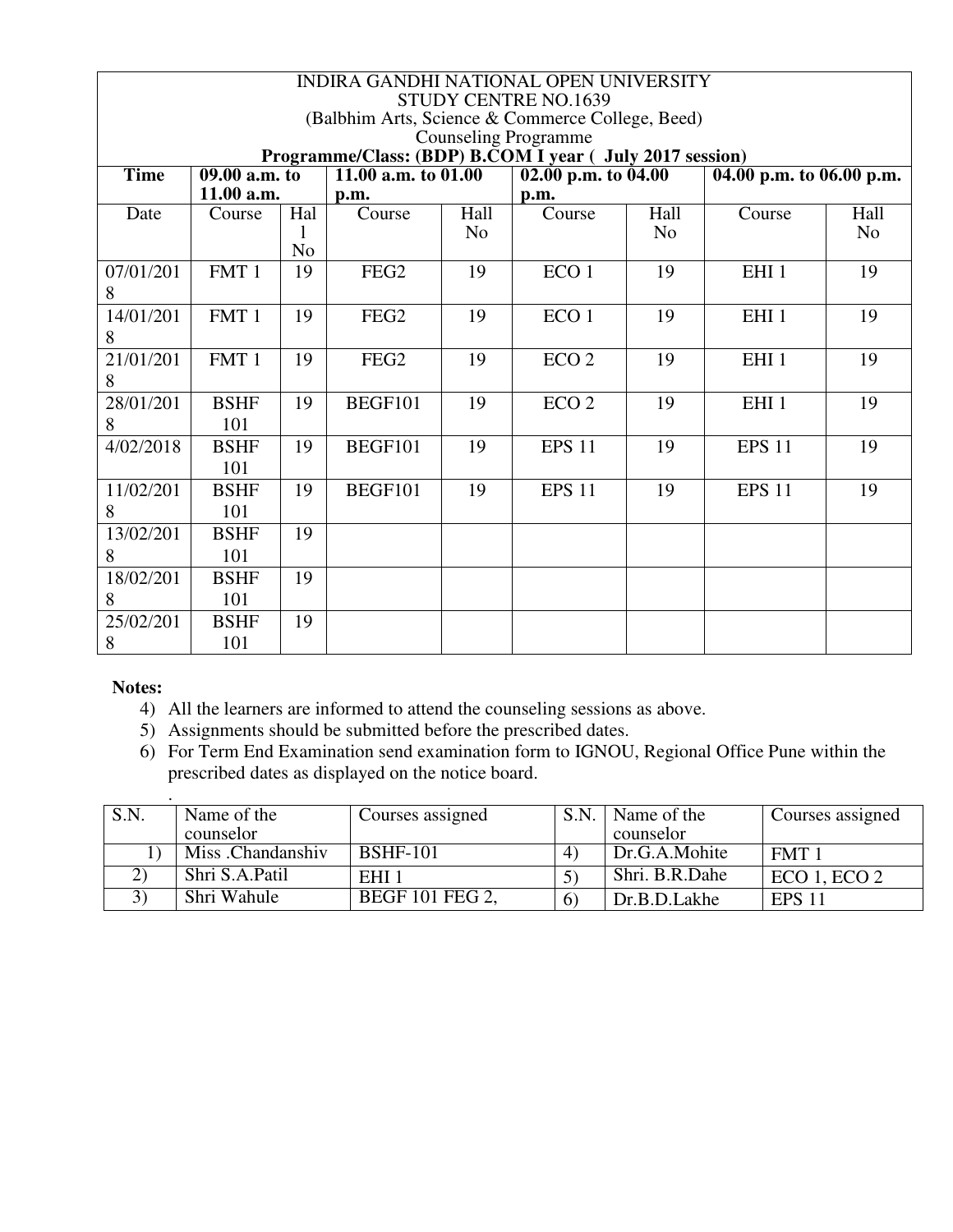|             | INDIRA GANDHI NATIONAL OPEN UNIVERSITY<br><b>STUDY CENTRE NO.1639</b><br>(Balbhim Arts, Science & Commerce College, Beed)<br><b>Counseling Programme</b><br>Programme/Class: (BDP) B.COM III year ( July 2017 session) |                |                     |                |                       |      |                          |                |  |  |
|-------------|------------------------------------------------------------------------------------------------------------------------------------------------------------------------------------------------------------------------|----------------|---------------------|----------------|-----------------------|------|--------------------------|----------------|--|--|
| <b>Time</b> | $09.00$ a.m. to                                                                                                                                                                                                        |                | 11.00 a.m. to 01.00 |                | 02.00 p.m. to $04.00$ |      | 04.00 p.m. to 06.00 p.m. |                |  |  |
|             | 11.00 a.m.                                                                                                                                                                                                             |                | p.m.                |                | p.m.                  |      |                          |                |  |  |
| Date        | Course                                                                                                                                                                                                                 | Hal            | Course              | Hall           | Course                | Hall | Course                   | Hall           |  |  |
|             |                                                                                                                                                                                                                        |                |                     | N <sub>o</sub> |                       | No   |                          | N <sub>0</sub> |  |  |
|             |                                                                                                                                                                                                                        | N <sub>o</sub> |                     |                |                       |      |                          |                |  |  |
| 4/02/2018   | ASP <sub>1</sub>                                                                                                                                                                                                       | 103            | BCOE108             | 103            | ECO <sub>9</sub>      | 103  | EPA <sub>5</sub>         | 103            |  |  |
| 11/02/201   | ASP <sub>1</sub>                                                                                                                                                                                                       | 103            | BCOE108             | 103            | ECO <sub>9</sub>      | 103  | EPA <sub>5</sub>         | 103            |  |  |
| 8           |                                                                                                                                                                                                                        |                |                     |                |                       |      |                          |                |  |  |
| 13/02/201   | ECO <sub>10</sub>                                                                                                                                                                                                      | 103            | ECO <sub>11</sub>   | 103            | EPA <sub>5</sub>      | 103  | AMK <sub>1</sub>         | 103            |  |  |
| 8           |                                                                                                                                                                                                                        |                |                     |                |                       |      |                          |                |  |  |
| 18/02/201   | ECO <sub>10</sub>                                                                                                                                                                                                      | 103            | ECO <sub>11</sub>   | 103            | EPA <sub>5</sub>      | 103  | AMK <sub>1</sub>         | 103            |  |  |
| 8           |                                                                                                                                                                                                                        |                |                     |                |                       |      |                          |                |  |  |

- 7) All the learners are informed to attend the counseling sessions as above.
- 8) Assignments should be submitted before the prescribed dates.
- 9) For Term End Examination send examination form to IGNOU, Regional Office Pune within the prescribed dates as displayed on the notice board. .

| S.N | Name of the       | Courses assigned       | S.N.              | Name of the     | Courses           |
|-----|-------------------|------------------------|-------------------|-----------------|-------------------|
|     | counselor         |                        |                   | counselor       | assigned          |
| 01  | Shri. N.N.Ranjwan | ASP 1, AMK 1, ECO      |                   | Dr I.L.Chhanwal | ECO <sub>10</sub> |
|     |                   |                        |                   |                 |                   |
|     | Shri.R.R.mane     | <b>BCOE 108, ECO 9</b> | $\left( 4\right)$ | Mr.S.N.Akulwar  | $EPA$ 05          |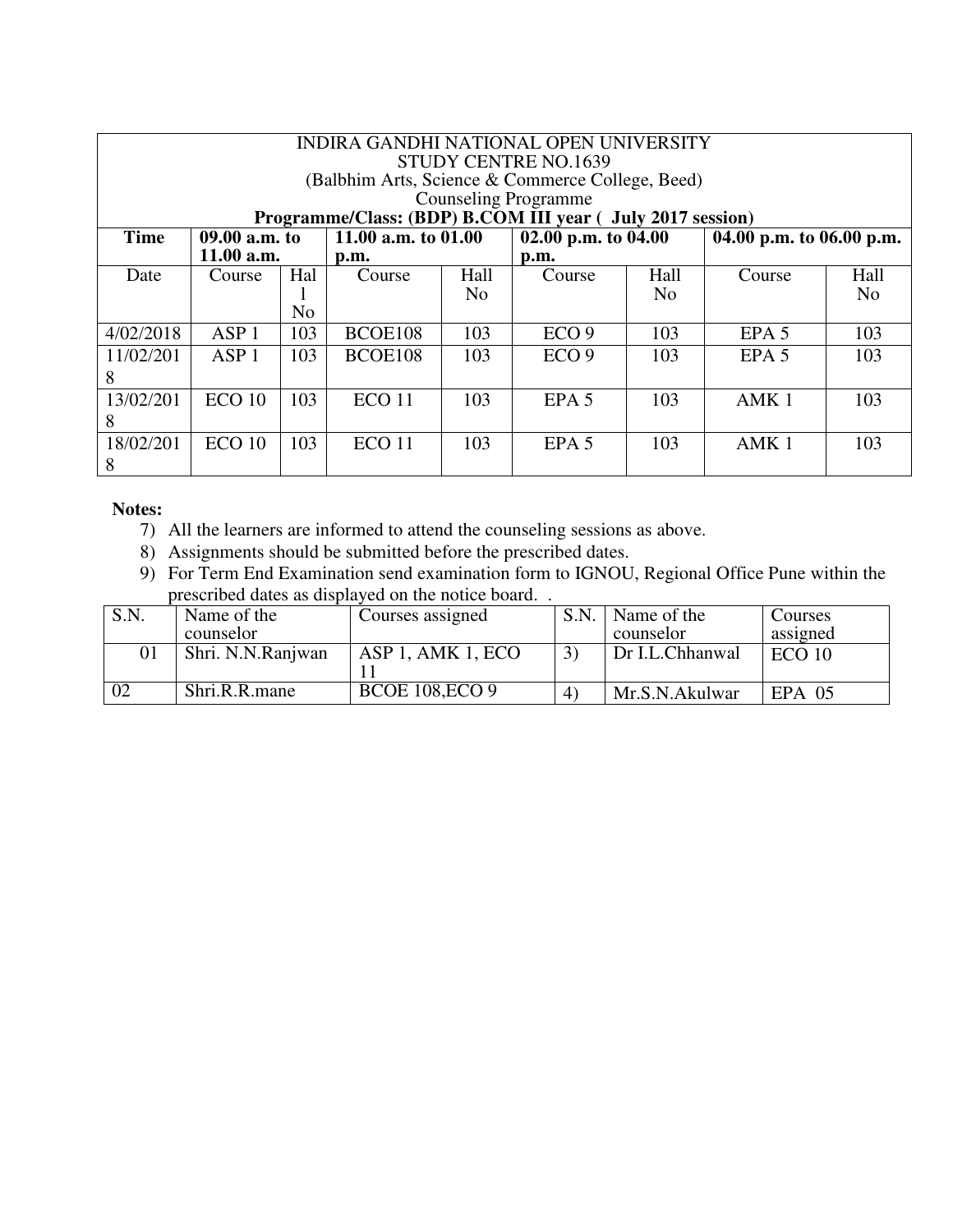|             |                            |                        | <b>INDIRA GANDHI NATIONAL OPEN UNIVERSITY</b>           |                             |                             |                        |                          |         |
|-------------|----------------------------|------------------------|---------------------------------------------------------|-----------------------------|-----------------------------|------------------------|--------------------------|---------|
|             |                            |                        | (Balbhim Arts, Science & Commerce College, Beed)        |                             | <b>STUDY CENTRE NO.1639</b> |                        |                          |         |
|             |                            |                        |                                                         | <b>Counseling Programme</b> |                             |                        |                          |         |
|             |                            |                        | Programme/Class: (BDP) B.Sc.I year ( July 2017 session) |                             |                             |                        |                          |         |
| <b>Time</b> | $\overline{09.00}$ a.m. to |                        | 11.00 a.m. to 01.00                                     |                             | 02.00 p.m. to $04.00$       |                        | 04.00 p.m. to 06.00 p.m. |         |
|             | 11.00 a.m.                 |                        | p.m.                                                    |                             | p.m.                        |                        |                          |         |
| Date        | Course                     | Hall<br>N <sub>o</sub> | Course                                                  | Hall<br>N <sub>o</sub>      | Course                      | Hall<br>N <sub>o</sub> | Course                   | Hall No |
| 07/01/2018  | $FMT-1$                    | 19                     | FEG2/BHDF                                               | 19/24                       |                             |                        |                          |         |
|             |                            |                        | 101                                                     |                             |                             |                        |                          |         |
| 14/01/2018  | $FMT-1$                    | 19                     | FEG2/BHDF                                               | 19/24                       | MTE-1                       | 21                     | <b>BPHE 101</b>          | 21      |
|             |                            |                        | 101                                                     |                             |                             |                        |                          |         |
| 21/01/2018  | $FMT-1$                    | 19                     | FEG2/BHDF                                               | 19/24                       | MTE-1                       | 21                     | <b>BPHE 101</b>          | 21      |
|             |                            |                        | 101                                                     |                             |                             |                        |                          |         |
| 28/01/2018  | FST1                       | 24                     | BEGF101/FH                                              | 19/24                       | CHE <sub>2</sub>            | 21                     | CHE <sub>2</sub>         | 21      |
|             |                            |                        | D2                                                      |                             |                             |                        |                          |         |
| 4/02/2018   | FST1                       | 24                     | BEGF101/FH                                              | 19/24                       | CHE <sub>2</sub>            | 21                     | CHE <sub>2</sub>         | 21      |
|             |                            |                        | D2                                                      |                             |                             |                        |                          |         |
| 11/02/2018  | FST1                       | 24                     | BEGF101/FH                                              | 19/24                       | CHE <sub>2</sub>            | 21                     | $LSE-2$                  | 21      |
|             |                            |                        | D2                                                      |                             |                             |                        |                          |         |
| 13/02/2018  | FST1                       | 24                     | LSE-3/MTE-                                              | 21/24                       | $LSE-3/$                    | 21/24                  | $LSE-2$                  | 21      |
|             |                            |                        | $\overline{2}$                                          |                             | MTE-2                       |                        |                          |         |
| 18/02/2018  | FST1                       | 24                     | $LSE-1$                                                 | 21                          | LSE-3                       | 21                     | $LSE-2$                  | 21      |
| 25/02/2018  | FST1                       | 24                     | $LSE-1$                                                 | 21                          | $LSE-1$                     | 21                     | $LSE-2$                  | 21      |
| 02/03/2018  | CHE1                       | 21                     | CHE5                                                    | 21                          | CHE <sub>5</sub>            | 21                     | $LSE-2$                  | 21      |
| 04/03/2018  | CHE1                       | 21                     | CHE <sub>5</sub>                                        | 21                          | $LSE-1$                     | 21                     | PHE-4                    | 21      |
| 11/03/2018  | PHE-6                      | 21                     | CHE <sub>5</sub>                                        | 21                          | $LSE-1$                     | 21                     | PHE-4                    | 21      |
| 18/03/2018  | PHE-6                      | 21                     | CHE <sub>5</sub>                                        | 21                          | MTE 6                       | 21                     | MTE <sub>6</sub>         | 21      |
| 25/03/2018  | MTE <sub>4</sub>           | 21                     | MTE 4                                                   | 21                          | MTE <sub>5</sub>            | 21                     | MTE <sub>5</sub>         | 21      |
| 29/03/2018  | PHE-4                      | 21                     | PHE-4                                                   | 21                          | <b>BPHE-</b>                | 21                     | <b>BPHE-102</b>          | 21      |
|             |                            |                        |                                                         |                             | 102                         |                        |                          |         |

**Notes:** 1) All the learners are informed to attend the counseling sessions as above.

2) Assignments should be submitted before the prescribed dates.

| Sr.            | Name of the      | Courses assigned  | Sr.No | Name of the        | Courses assigned |
|----------------|------------------|-------------------|-------|--------------------|------------------|
| N <sub>0</sub> | counselor        |                   |       | counselor          |                  |
| 1)             | Shri B.T.Tate    | FST1, BPHE101     | 9)    | Mrs.               | LSE3             |
|                |                  | <b>BPHE102.</b>   |       | V.M.Jaysingpure    |                  |
| 2)             | Shri J.Y.Kadam   | PHE-4, PHE-5, PHE | 10)   | Dr.V.J.Patangankar | FMT1             |
|                |                  | 6                 |       |                    |                  |
| 3)             | ShriWahule       | BEGF101, FEG2.    | 11)   | Dr.S.M.Sukte       | LSE <sub>2</sub> |
| 4)             | Shri             | BHDF-101, FHD2    | 12)   | Dr.S.S.Bhosale     | LSE <sub>1</sub> |
|                | M.G.Yamulwad     |                   |       |                    |                  |
| 5)             | Shri S.S.Undare  | CHE-1             |       |                    |                  |
| 6)             | Dr. M.A.Sakhare  | CHE-2, CHE5       |       |                    |                  |
| 7)             | Shri A.D.Chindhe | MTE1, MTE-2, MTE- |       |                    |                  |
|                |                  | 3, MTE 4, MTE 5   |       |                    |                  |
| 8)             | Shri Momin F. I. | MTE6.             |       |                    |                  |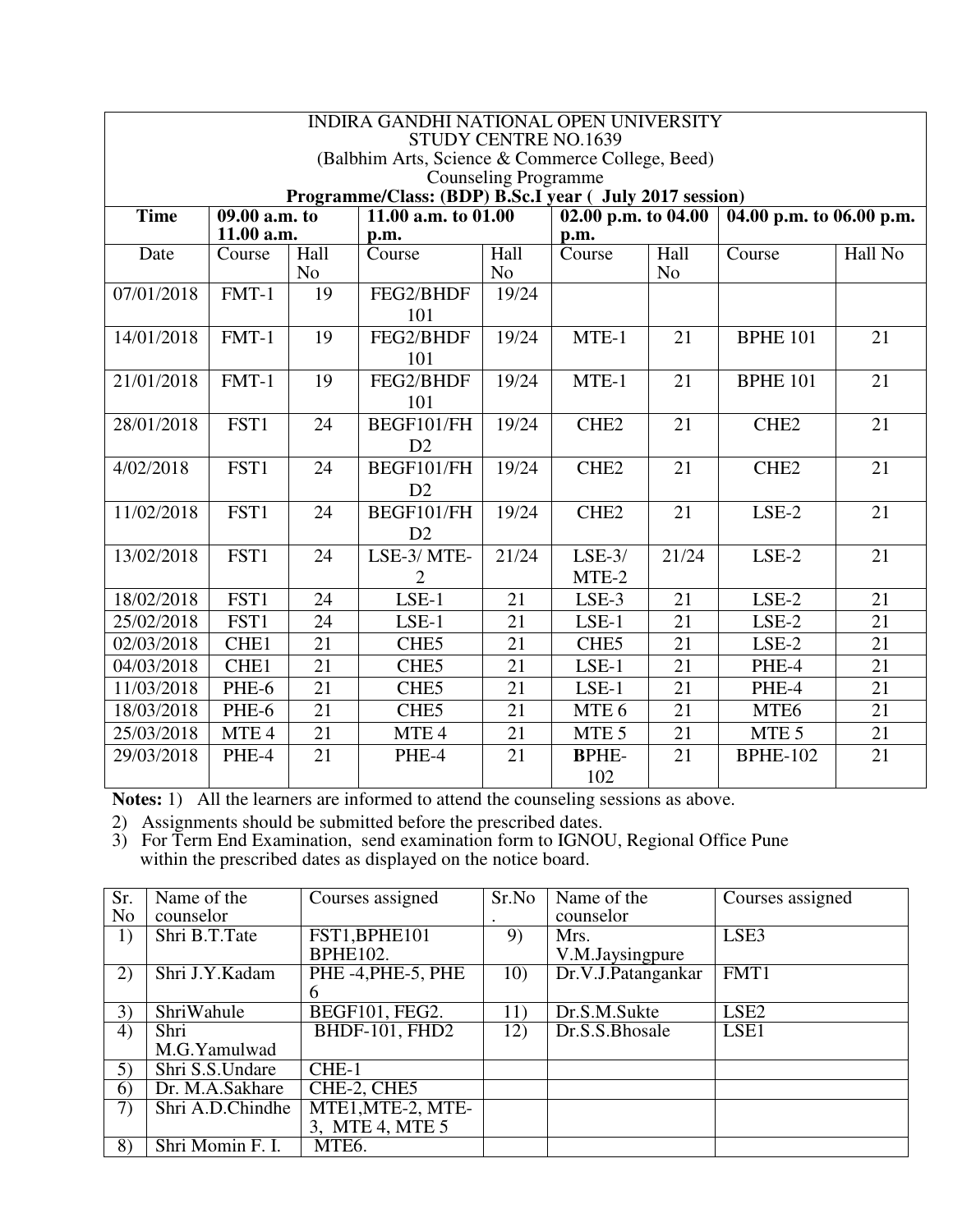|             |                                                                                  |                | <b>STUDY CENTRE NO.1639</b> |                | INDIRA GANDHI NATIONAL OPEN UNIVERSITY                   |                |                               |                |
|-------------|----------------------------------------------------------------------------------|----------------|-----------------------------|----------------|----------------------------------------------------------|----------------|-------------------------------|----------------|
|             |                                                                                  |                |                             |                | (Balbhim Arts, Science & Commerce College, Beed)         |                |                               |                |
|             |                                                                                  |                | <b>Counseling Programme</b> |                |                                                          |                |                               |                |
|             |                                                                                  |                |                             |                | Programme/Class: (BDP) B.Sc.II year ( July 2017 session) |                |                               |                |
| <b>Time</b> | 09.00 a.m. to 11.00<br>11.00 a.m. to $01.00$<br>$\overline{02.00}$ p.m. to 04.00 |                |                             |                | 04.00 p.m. to 06.00                                      |                |                               |                |
|             | a.m.                                                                             |                | p.m.                        |                | p.m.                                                     |                | p.m.                          |                |
| Date        | Course                                                                           | Hall           | Course                      | Hall           | Course                                                   | Hall           | $\overline{\mathrm{C}}$ ourse | Hall           |
|             |                                                                                  | N <sub>0</sub> |                             | N <sub>0</sub> |                                                          | N <sub>0</sub> |                               | N <sub>o</sub> |
| 07/01/2018  | PHE-7                                                                            | 23             | $LSE-5$                     | 23             | MTE <sub>6</sub>                                         | 23             | MTE <sub>6</sub>              | 23             |
| 14/01/2018  | PHE-7                                                                            | 23             | $LSE-5$                     | 23             | MTE-1                                                    | 21             | MTE <sub>7</sub>              | 23             |
| 21/01/2018  |                                                                                  |                | LSE-6                       | 23             | MTE-1                                                    | 21             | MTE <sub>7</sub>              | 23             |
| 28/01/2018  | <b>BSHF 101</b>                                                                  | 19             | LSE-6                       | 23             | CHE <sub>2</sub>                                         | 21             | CHE <sub>2</sub>              | 21             |
| 4/02/2018   | <b>BSHF 101</b>                                                                  | 19             | LSE-7                       | 23             | CHE <sub>2</sub>                                         | 21             | CHE <sub>2</sub>              | 21             |
| 11/02/2018  | <b>BSHF 101</b>                                                                  | 19             | LSE-7                       | 23             | CHE <sub>2</sub>                                         | 21             | $LSE-2$                       | 21             |
| 13/02/2018  | <b>BSHF 101</b>                                                                  | 19             | $LSE-3/$                    | 21/24          | $LSE-3/$                                                 | 21/24          | $LSE-2$                       | 21             |
|             |                                                                                  |                | MTE-2                       |                | MTE-2                                                    |                |                               |                |
| 18/02/2018  | <b>BSHF 101</b>                                                                  | 19             | MTE 8                       | 21             | $LSE-3$                                                  | 21             | $LSE-2$                       | 21             |
| 25/02/2018  | <b>BSHF 101</b>                                                                  | 19             | MTE 8                       | 21             | <b>PHE 10</b>                                            | 23             | $LSE-2$                       | 21             |
| 02/03/2018  | CHE <sub>1</sub>                                                                 | 21             | CHE <sub>5</sub>            | 21             | CHE <sub>5</sub>                                         | 21             | $LSE-2$                       | 21             |
| 04/03/2018  | CHE <sub>1</sub>                                                                 | 21             | CHE <sub>5</sub>            | 21             | <b>PHE 10</b>                                            | 23             | CHE <sub>9</sub>              | 23             |
| 11/03/2018  | CHE4                                                                             | 23             | CHE <sub>5</sub>            | 21             | <b>PHE 15</b>                                            | 23             | CHE <sub>9</sub>              | 23             |
| 18/03/2018  | CHE4                                                                             | 23             | CHE <sub>5</sub>            | 21             | <b>PHE 15</b>                                            | 23             | CHE <sub>9</sub>              | 23             |
| 25/03/2018  | MTE 4                                                                            | 23             | MTE <sub>4</sub>            | 21             | MTE <sub>5</sub>                                         | 21             | MTE <sub>5</sub>              | 21             |
| 29/03/2018  | <b>MTE 10/</b>                                                                   | 23/104         | <b>MTE 10/</b>              | 23/104         | MTE <sub>9</sub>                                         | 23             | MTE <sub>9</sub>              | 23             |
|             | CHE <sub>6</sub>                                                                 |                | CHE <sub>6</sub>            |                |                                                          |                |                               |                |

### **1) All the learners are informed to attend the counseling sessions as above.**

- 2) Assignments should be submitted before the prescribed dates.
- 3) For Term End Examination send examination form to IGNOU, Regional Office Pune within the prescribed dates as displayed on the notice board.

| Sr.N           | Name of the counselor | Courses            |          | $Sr.n$ Name of the counselor | Courses assigned     |
|----------------|-----------------------|--------------------|----------|------------------------------|----------------------|
| $\Omega$       |                       | assigned           | $\Omega$ |                              |                      |
| 1)             | Shri B.T.Tate         | PHE7               | 9        | Dr.S.G.Basole                | LSE7                 |
| $\overline{2}$ | Shri J.Y.Kadam        | <b>PHE 10</b>      | 10       | Dr.P.B.Bramhpurikar          | LSE <sub>5</sub>     |
| 3              | Mr.S.S.Undare         | CHE1, CHE 6        | 11       | Dr.S.M.Sukte                 | LSE <sub>2</sub>     |
| $\overline{4}$ | Shri P.K. Vibhute     | CHE-9.             | 12       | Dr.S.S.Bhosale               | LSE6.                |
| 5              | Dr. M.A.Sakhare       | CHE2. CHE5         | 13       | Mrs. V.M. Jaysingpure        | LSE3.                |
| 6              | Shri A.K.Aghao        | CHE4               | 14       | Shri.V.G.Lakhe               | <b>MTE 9, MTE 10</b> |
|                | Shri.V.V.Naiknaware   | CHE <sub>5</sub> . | 15       | Shri P.R.Gaikwad             | <b>PHE 15</b>        |
| 8              | Shri A.D.Chindhe      | MTE1, MTE 2        | 16       | Shri U.D.Kadam               | <b>BSHF101</b>       |
|                |                       | MTE-4, MTE-5       |          |                              |                      |
| 9              | Shri Momin F. I.      | MTE 6, MTE-7,      |          |                              |                      |
|                |                       | MTE 8.             |          |                              |                      |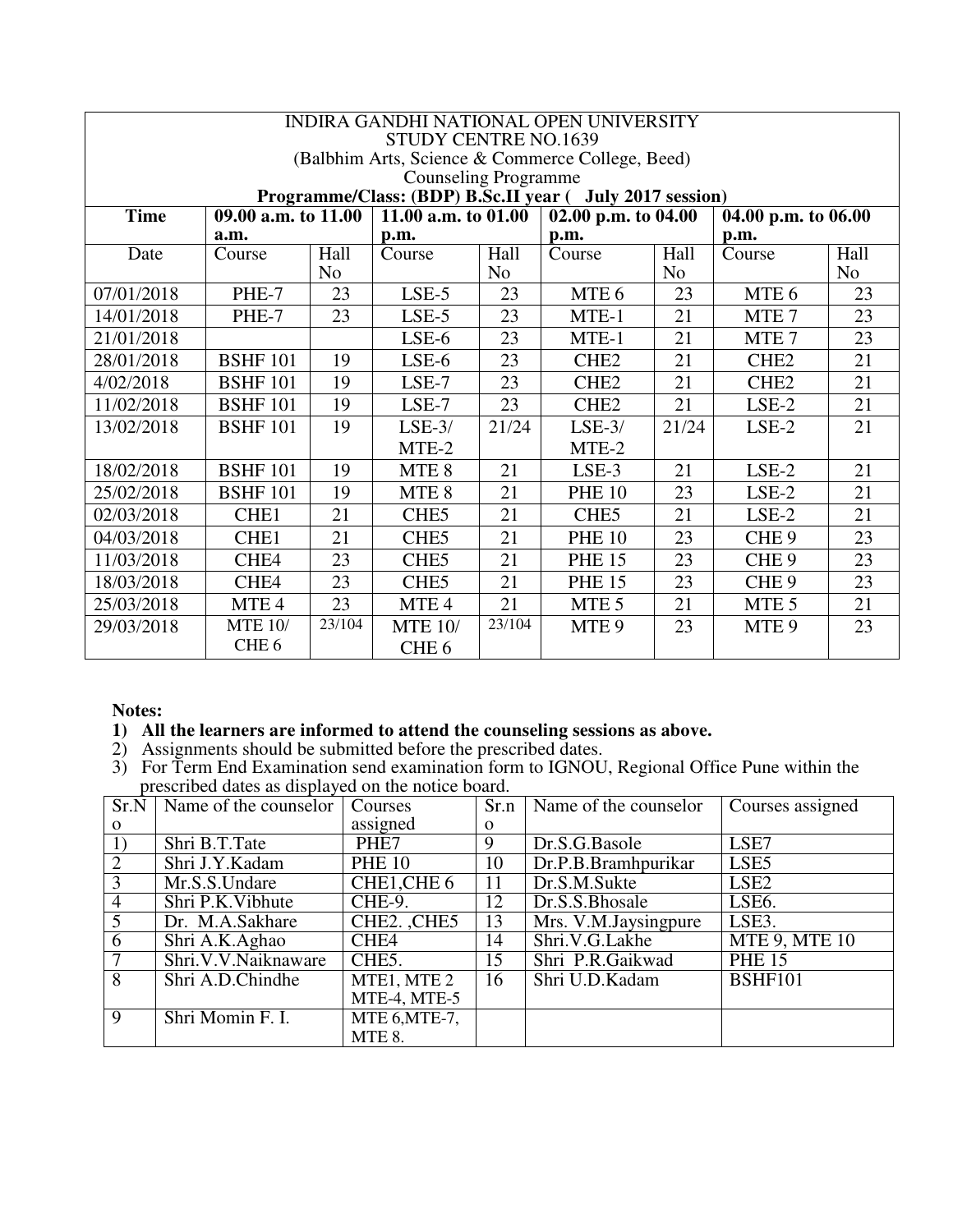|             | INDIRA GANDHI NATIONAL OPEN UNIVERSITY<br><b>STUDY CENTRE NO.1639</b> |                               |                             |                        |                                                           |                        |                         |                        |
|-------------|-----------------------------------------------------------------------|-------------------------------|-----------------------------|------------------------|-----------------------------------------------------------|------------------------|-------------------------|------------------------|
|             | (Balbhim Arts, Science & Commerce College, Beed)                      |                               |                             |                        |                                                           |                        |                         |                        |
|             |                                                                       |                               | <b>Counseling Programme</b> |                        |                                                           |                        |                         |                        |
|             |                                                                       |                               |                             |                        | Programme/Class: (BDP) B.Sc.III year ( July 2017 session) |                        |                         |                        |
| <b>Time</b> | 09.00 a.m. to 11.00                                                   |                               | 11.00 a.m. to $01.00$       |                        | $02.00$ p.m. to $04.00$                                   |                        | $04.00$ p.m. to $06.00$ |                        |
|             | a.m.                                                                  |                               | p.m.                        |                        | p.m.                                                      |                        | p.m.                    |                        |
| Date        | Course                                                                | <b>Hall</b><br>N <sub>o</sub> | Course                      | Hall<br>N <sub>o</sub> | Course                                                    | Hall<br>N <sub>o</sub> | Course                  | Hall<br>N <sub>o</sub> |
| 07/01/2018  | AEC <sub>1</sub>                                                      | 05                            | $LSE-5$                     | 23                     | LSE 9/LSC                                                 | 05/0                   | LSE 9/LSC               | 05/06                  |
|             |                                                                       |                               |                             |                        | 12                                                        | 6                      | 12                      |                        |
| 14/01/2018  | AEC <sub>1</sub>                                                      | 05                            | $LSE-5$                     | 23                     | LSE 9/LSC                                                 | 05/0                   | <b>BPHE 101</b>         | 05                     |
|             |                                                                       |                               |                             |                        | 12                                                        | 6                      |                         |                        |
| 21/01/2018  | AEC <sub>1</sub>                                                      | 05                            | $LSE-6$                     | 23                     | <b>BHDA 101</b>                                           | 05                     | <b>BPHE 101</b>         | 05                     |
| 28/01/2018  | AEC <sub>1</sub>                                                      | 05                            | $LSE-6$                     | 23                     | <b>BHDA 101</b>                                           | 05                     | LSE 10/LSC              | 05/06                  |
|             |                                                                       |                               |                             |                        |                                                           |                        | 13                      |                        |
| 4/02/2018   | ACC <sub>1</sub>                                                      | 05                            | $LSE-7$                     | 23                     | <b>BRPA 101</b>                                           | 05                     | LSE 10/LSC              | 05/06                  |
|             |                                                                       |                               |                             |                        |                                                           |                        | 13                      |                        |
| 11/02/2018  | ACC <sub>1</sub>                                                      | 05                            | $LSE-7$                     | 23                     | <b>BRPA 101</b>                                           | 05                     | LSE 10/LSC              | 05/06                  |
|             |                                                                       |                               |                             |                        |                                                           |                        | 13                      |                        |
| 13/02/2018  | ACC <sub>1</sub>                                                      | 05                            | ATR <sub>1</sub>            | 05                     | ATR <sub>1</sub>                                          | 05                     | AMK <sub>1</sub>        | 05                     |
| 18/02/2018  | ACC <sub>1</sub>                                                      | 05                            | ATR <sub>1</sub>            | 05                     | ATR <sub>1</sub>                                          | 05                     | AMK <sub>1</sub>        | 05                     |
| 25/02/2018  | <b>PHE 16</b>                                                         | 05                            | <b>PHE 16</b>               | 05                     | AMT <sub>1</sub>                                          | 05                     | AMT <sub>1</sub>        | 05                     |
| 02/03/2018  | <b>CHE 10</b>                                                         | 05                            | CHE5                        | 21                     | CHE <sub>5</sub>                                          | 21                     | AMT <sub>1</sub>        | 05                     |
| 04/03/2018  | CHE10                                                                 | 05                            | CHE <sub>5</sub>            | 21                     | <b>MTE 14</b>                                             | 23                     | CHE <sub>9</sub>        | 23                     |
| 11/03/2018  | CHE <sub>4</sub>                                                      | 23                            | CHE <sub>5</sub>            | 21                     | <b>MTE 14</b>                                             | 23                     | CHE <sub>9</sub>        | 23                     |
| 18/03/2018  | CHE4                                                                  | 23                            | CHE5                        | 21                     | ACS <sub>1</sub>                                          | 05                     | CHE <sub>9</sub>        | 23                     |
| 25/03/2018  | ANC <sub>1</sub>                                                      | 05                            | ANC <sub>1</sub>            |                        | ACS <sub>1</sub>                                          | 05                     | ACS <sub>1</sub>        | 05                     |
| 29/03/2018  | <b>MTE 10</b>                                                         | 23                            | <b>MTE 10</b>               | 23                     | <b>BPHE-102</b>                                           | 21                     | <b>BPHE-102</b>         | 21                     |
| 30/03/2018  | ANC <sub>1</sub>                                                      | 05                            | ANC <sub>1</sub>            | 05                     |                                                           |                        |                         |                        |

#### **1) All the learners are informed to attend the counseling sessions as above.**

2) Assignments should be submitted before the prescribed dates.

| Sr.N     | Name of the counselor | Courses assigned   | Sr.N     | Name of the       | Courses                        |
|----------|-----------------------|--------------------|----------|-------------------|--------------------------------|
| $\Omega$ |                       |                    | $\Omega$ | counselor         | assigned                       |
| 01       | Shri P.K. Vibhute     | CHE <sub>9</sub> . | 13       | Dr.A.K.Aghao      | CHE 4, CHE                     |
|          |                       |                    |          |                   | 10                             |
| 02       | Dr. M.A.Sakhare       | CHE-5. AEC-1       | 14       | Dr.S.G.Basole     | LSE7, LSE12,                   |
| 03       | Shri.A.D.Chindhe      | <b>MTE</b> 10.     | 15       | Shri S.S.Dhavale  | $\overline{\text{LSE}}$ 9, 10. |
| 04       | Dr.P.B.Bramhpurikar   | LSE $5$ .          | 16       | Dr.S.S.Bhosale    | LSE <sub>6</sub>               |
| 05       | Dr.S.M.Sukte          | $ANC-1$            | 17       | Dr.S.M.Sukte      | LSE <sub>13</sub>              |
| 06       | Shri B.T.Tate         | BPHE101            | 18       | Shri. V.G.Lakhe   | AMT <sub>1</sub>               |
|          |                       | <b>BPHE102.</b>    |          |                   |                                |
| 07       | Shri.V.G.Lakhe        | MTE 9, MTE<br>14.  | 19       | Dr.I.L.Chhanwal   | ATR <sub>1</sub>               |
| 08       | Shri. V.R.Deshmukh    | <b>PHE 16</b>      | 20       | Dr.R.A.Chavhan    | <b>BRPA</b>                    |
| 09       | Dr A.V.Palkar         | <b>BHDA 101</b>    | 21       | Dr.S.Ghumatkar    | ACS <sub>1</sub>               |
| 10       | Dr.Sanjay Janwale     | $ACC-1$            | 22       | Shri. N.N.Ranjwan | AMK <sub>1</sub>               |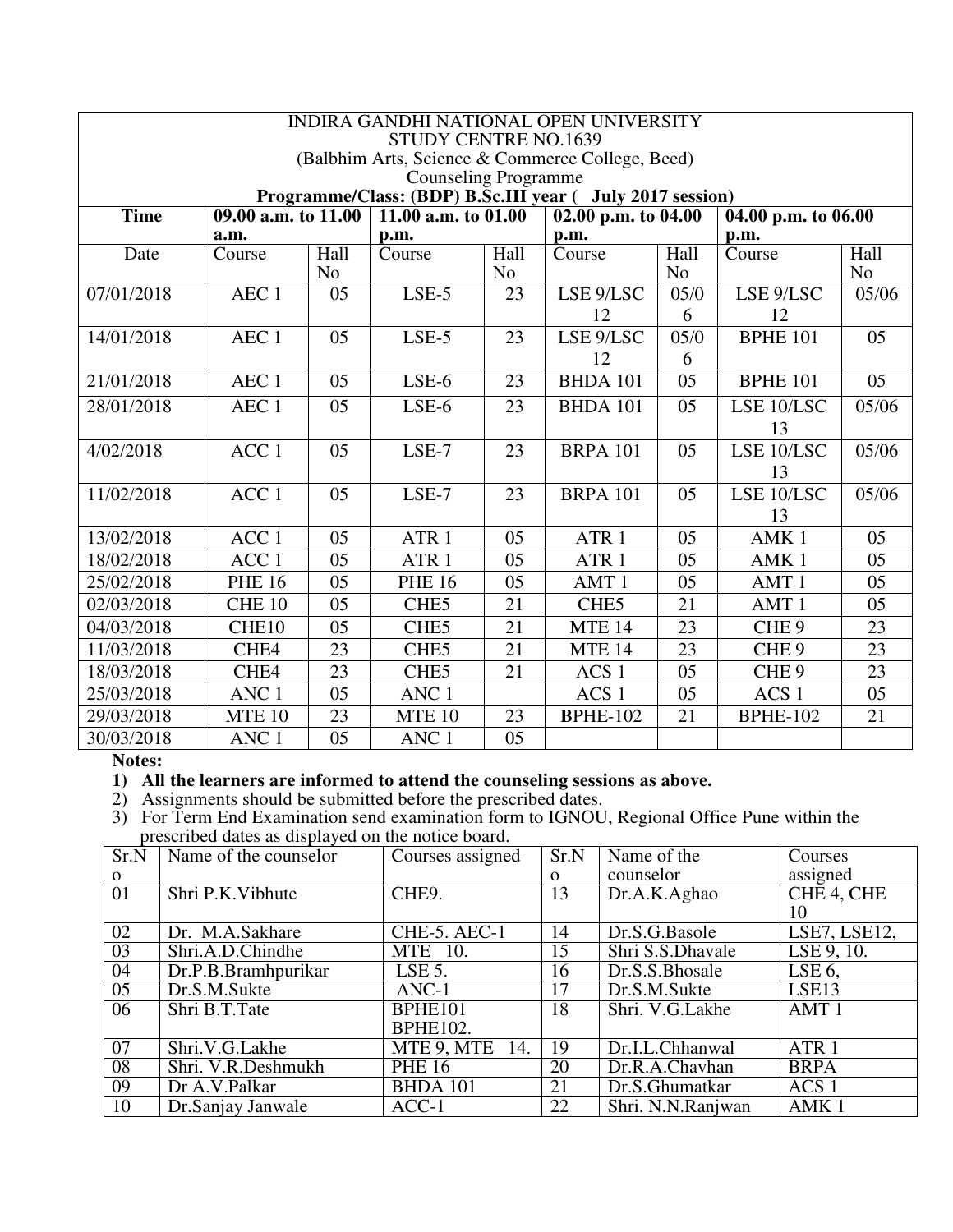| INDIRA GANDHI NATIONAL OPEN UNIVERSITY |                                                  |          |                                                       |      |                          |          |  |
|----------------------------------------|--------------------------------------------------|----------|-------------------------------------------------------|------|--------------------------|----------|--|
|                                        | <b>STUDY CENTRE NO.1639</b>                      |          |                                                       |      |                          |          |  |
|                                        | (Balbhim Arts, Science & Commerce College, Beed) |          |                                                       |      |                          |          |  |
|                                        |                                                  |          | <b>Counseling Programme</b>                           |      |                          |          |  |
|                                        |                                                  |          | Programme/Class: M.E.G. Ist year ( July 2017 session) |      |                          |          |  |
|                                        |                                                  |          |                                                       |      |                          |          |  |
| <b>Time</b>                            | 09.00 a.m. to 11.00 a.m.                         |          | 11.00 a.m. to 01.00                                   |      | 02.00 p.m. to 04.00 p.m. |          |  |
|                                        |                                                  |          | p.m.                                                  |      |                          |          |  |
| Date                                   | Course                                           | Hall No. | Course                                                | Hall | Course                   | Hall No. |  |
|                                        |                                                  |          |                                                       | No.  |                          |          |  |
| 07/01/2018                             | MEG1                                             | 44       | MEG <sub>2</sub>                                      | 44   | MEG <sub>3</sub>         | 44       |  |
| 14/01/2018                             | MEG1                                             | 44       | MEG <sub>2</sub>                                      | 44   | MEG <sub>3</sub>         | 44       |  |
| 21/01/2018                             | MEG1                                             | 44       | MEG <sub>2</sub>                                      | 44   | MEG <sub>3</sub>         | 44       |  |
| 28/01/2018                             | MEG1                                             | 44       | MEG <sub>2</sub>                                      | 44   | MEG3                     | 44       |  |
| 4/02/2018                              | MEG4                                             | 44       | MEG4                                                  | 44   |                          |          |  |
| 11/02/2018                             | MEG4                                             | 44       | MEG4                                                  | 44   |                          |          |  |

- 1) All the learners are informed to attend the counseling sessions as above.
- 2) Assignments should be submitted before the prescribed dates.
- 3) For Term End Examination send examination form to IGNOU, Regional Office Pune within the prescribed dates as displayed on the notice board.

| Sr.No. | Name of the counselor | Courses assigned |
|--------|-----------------------|------------------|
|        | Shri A.R.Maniyar      | $MEG-1$ , MEG-2, |
|        | Mr. Bhatane M.S.      | MEG-3 , MEG4     |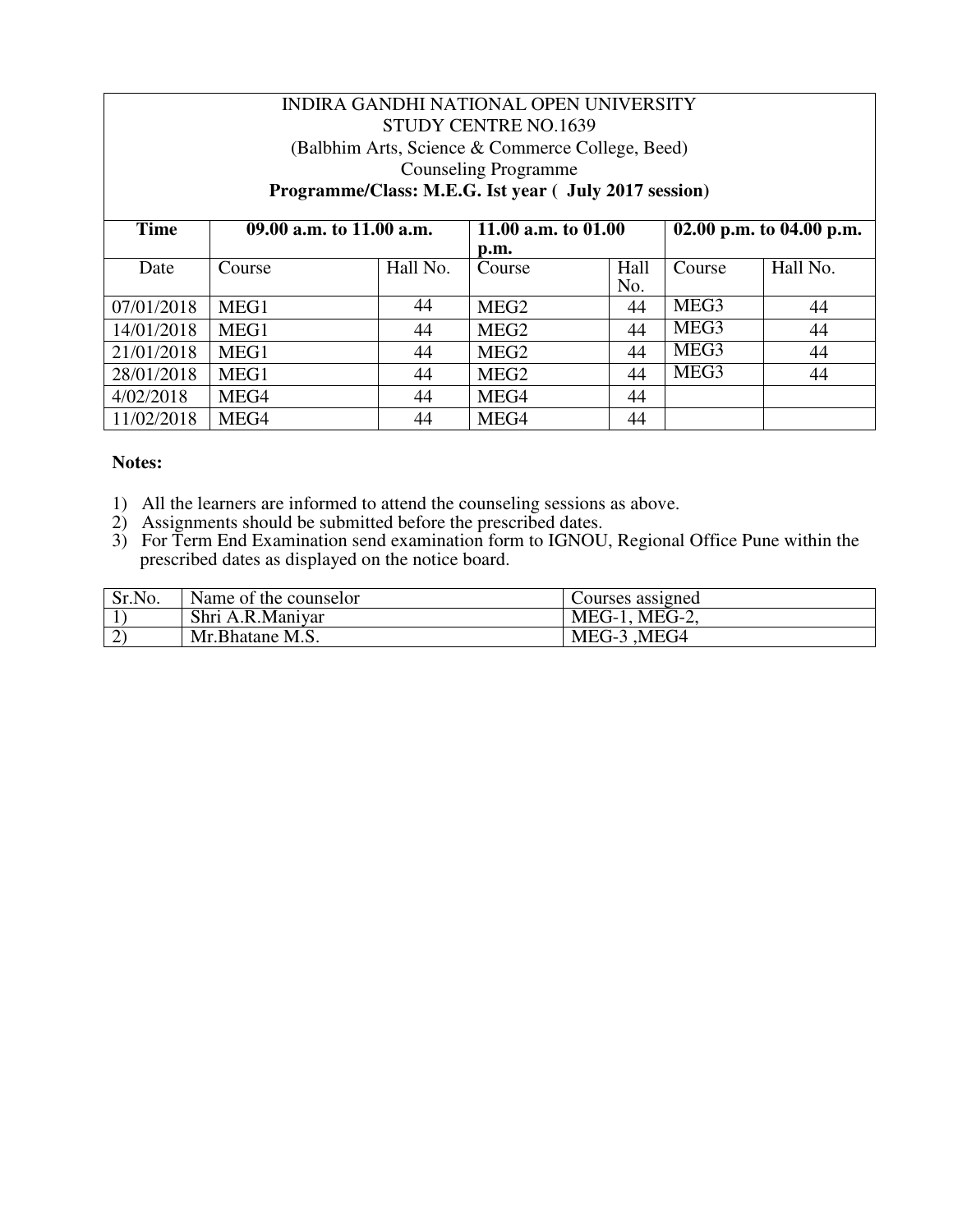# INDIRA GANDHI NATIONAL OPEN UNIVERSITY STUDY CENTRE NO.1639 (Balbhim Arts, Science & Commerce College, Beed) Counseling Programme **Programme/Class: M.E.G. IInd year ( July 2017 session)**

| <b>Time</b> | 09.00 a.m. to 11.00 a.m. |          |        | 11.00 a.m. to 01.00 |                  | 02.00 p.m. to 04.00 p.m. |  |
|-------------|--------------------------|----------|--------|---------------------|------------------|--------------------------|--|
|             |                          |          | p.m.   |                     |                  |                          |  |
| Date        | Course                   | Hall No. | Course | Hall                | Course           | Hall No.                 |  |
|             |                          |          |        | No.                 |                  |                          |  |
| 13/02/2018  | MEG5                     | 45       | MEG8   | 45                  | MEG <sub>2</sub> | 45                       |  |
| 18/02/2018  | MEG5                     | 45       | MEG8   | 45                  | MEG <sub>2</sub> | 45                       |  |
| 25/02/2018  | MEG5                     | 45       | MEG8   | 45                  | MEG <sub>2</sub> | 45                       |  |
| 02/03/2018  | MEG5                     | 45       | MEG8   | 45                  | MEG <sub>2</sub> | 45                       |  |
| 04/03/2018  | MEG14                    | 45       | MEG7   | 45                  |                  |                          |  |
| 11/03/2018  | MEG14                    | 45       | MEG7   | 45                  |                  |                          |  |
| 18/03/2018  | MEG14                    | 45       | MEG7   | 45                  |                  |                          |  |
| 25/03/2018  | MEG14                    | 45       | MEG7   | 45                  |                  |                          |  |

- 1) All the learners are informed to attend the counseling sessions as above.
- 2) Assignments should be submitted before the prescribed dates.
- 3) For Term End Examination send examination form to IGNOU, Regional Office Pune within the prescribed dates as displayed on the notice board.

| Sr.No. | Name of the counselor | Courses assigned   |
|--------|-----------------------|--------------------|
|        | Shri A.R.Maniyar      | MEG 2, MEG6, MEG14 |
|        | Mr.Bhatane M.S.       | MEG7, MEG10        |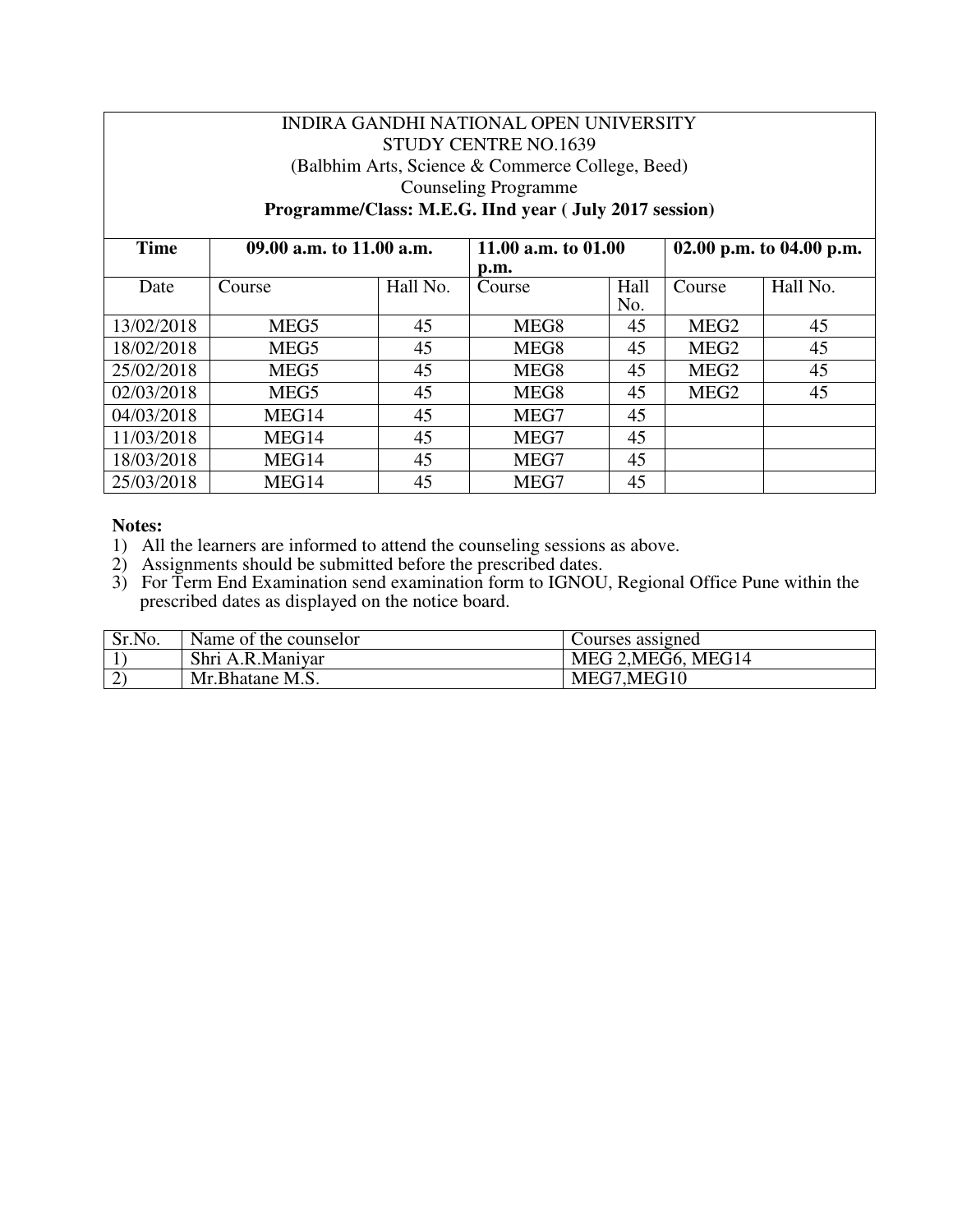| INDIRA GANDHI NATIONAL OPEN UNIVERSITY |                            |          |                                                         |      |                          |          |
|----------------------------------------|----------------------------|----------|---------------------------------------------------------|------|--------------------------|----------|
| <b>STUDY CENTRE NO.1639</b>            |                            |          |                                                         |      |                          |          |
|                                        |                            |          | (Balbhim Arts, Science & Commerce College, Beed)        |      |                          |          |
|                                        |                            |          | <b>Counseling Programme</b>                             |      |                          |          |
|                                        |                            |          | Programme/Class: MAH I (M.A.Hist I) (July 2017 session) |      |                          |          |
|                                        |                            |          |                                                         |      |                          |          |
| <b>Time</b>                            | 09.00 a.m. to $11.00$ a.m. |          | 11.00 a.m. to 01.00                                     |      | 02.00 p.m. to 04.00 p.m. |          |
|                                        |                            |          | p.m.                                                    |      |                          |          |
| Date                                   | Course                     | Hall No. | Course                                                  | Hall | Course                   | Hall No. |
|                                        |                            |          |                                                         | No.  |                          |          |
| 07/01/2018                             | MHI1                       | 117      | MHI <sub>2</sub>                                        | 117  | MHI4                     | 117      |
| 14/01/2018                             | MHI1                       | 117      | MHI <sub>2</sub>                                        | 117  | MHI4                     | 117      |
| 21/01/2018                             | MHI1                       | 117      | MHI <sub>2</sub>                                        | 117  | MHI4                     | 117      |
| 28/01/2018                             | MHI1                       | 117      | MHI <sub>2</sub>                                        | 117  | MHI4                     | 117      |
| 4/02/2018                              | MHI <sub>5</sub>           | 117      | MHI <sub>5</sub>                                        | 117  |                          |          |
| 11/02/2018                             | MHI <sub>5</sub>           | 117      | MH <sub>I5</sub>                                        | 117  |                          |          |

- 1) All the learners are informed to attend the counseling sessions as above.
- 2) Assignments should be submitted before the prescribed dates.
- 3) For Term End Examination send examination form to IGNOU, Regional Office Pune within the prescribed dates as displayed on the notice board.

| Sr.No. | Name of the counselor | Courses assigned |
|--------|-----------------------|------------------|
|        | Shri B.D.Jadhavar     | $MHI-1. MHI-5$   |
|        | Shri S.A.Patil        | $MHI-2$          |
|        | Smt.V.M.Patil         | $MHI-4$          |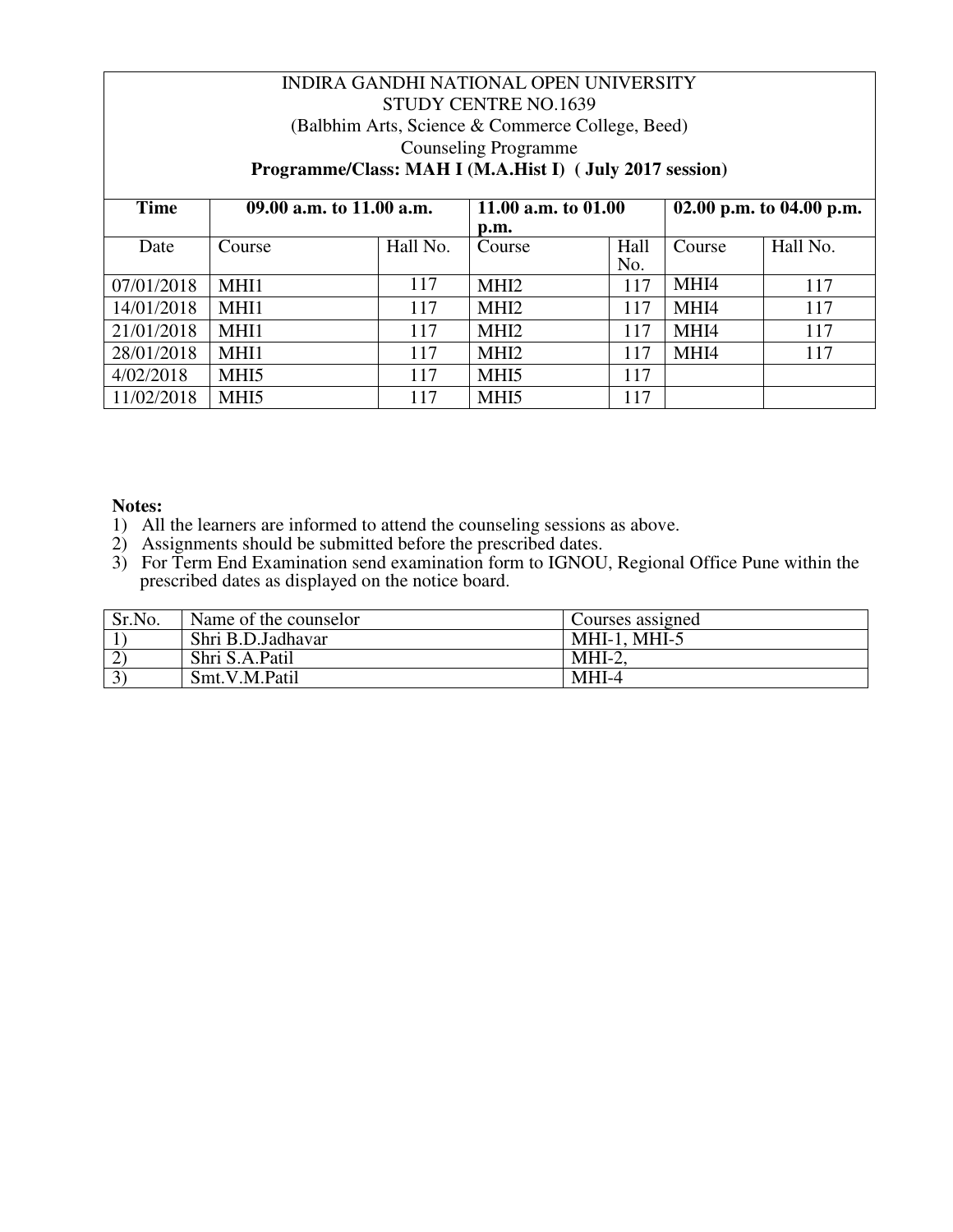# INDIRA GANDHI NATIONAL OPEN UNIVERSITY STUDY CENTRE NO.1639 (Balbhim Arts, Science & Commerce College, Beed) Counseling Programme **Programme/Class: MAH II (M.A.Hist II) ( July 2017 session)**

| <b>Time</b> | 09.00 a.m. to 11.00 a.m. |          |                  | 11.00 a.m. to $01.00$ |        | 02.00 p.m. to 04.00 p.m. |  |
|-------------|--------------------------|----------|------------------|-----------------------|--------|--------------------------|--|
|             |                          |          | p.m.             |                       |        |                          |  |
| Date        | Course                   | Hall No. | Course           | Hall                  | Course | Hall No.                 |  |
|             |                          |          |                  | No.                   |        |                          |  |
| 13/02/2018  | MHI3                     | 113      | MHI3             | 113                   | MPSE3  | 115                      |  |
| 18/02/2018  | MHI3                     | 113      | MHI3             | 113                   | MPSE3  | 115                      |  |
| 25/02/2018  | MPSE4                    | 115      | MHI6             | 113                   | MHI6   | 113                      |  |
| 02/03/2018  | MPSE4                    | 115      | MHI6             | 113                   | MHI6   | 113                      |  |
| 04/03/2018  | MHI <sub>8</sub>         | 113      | MHI8             | 113                   | MHI9   | 113                      |  |
| 11/03/2018  | MHI <sub>8</sub>         | 113      | MHI <sub>8</sub> | 113                   | MHI9   | 113                      |  |
| 18/03/2018  | MHI9                     | 113      | MHI <sub>9</sub> | 113                   | MHI10  | 113                      |  |
| 25/03/2018  | MHI <sub>10</sub>        | 113      | MHI10            | 113                   | MHI10  | 113                      |  |

- 1) All the learners are informed to attend the counseling sessions as above.
- 2) Assignments should be submitted before the prescribed dates.
- 3) For Term End Examination send examination form to IGNOU, Regional Office Pune within the prescribed dates as displayed on the notice board.

| Sr.No.   | Name of the counselor | Courses assigned            |
|----------|-----------------------|-----------------------------|
|          | Dr.B.D. Jadhawar      | <b>MHI6</b> , <b>MHI</b> 9, |
|          | Shri S.A.Patil        | MHI8                        |
|          | Shri A.R.Bhakare      | <b>MHI3, MHI 10</b>         |
| $\Delta$ | Shri R.K.Kale         | MPSE-3, MPSE-4              |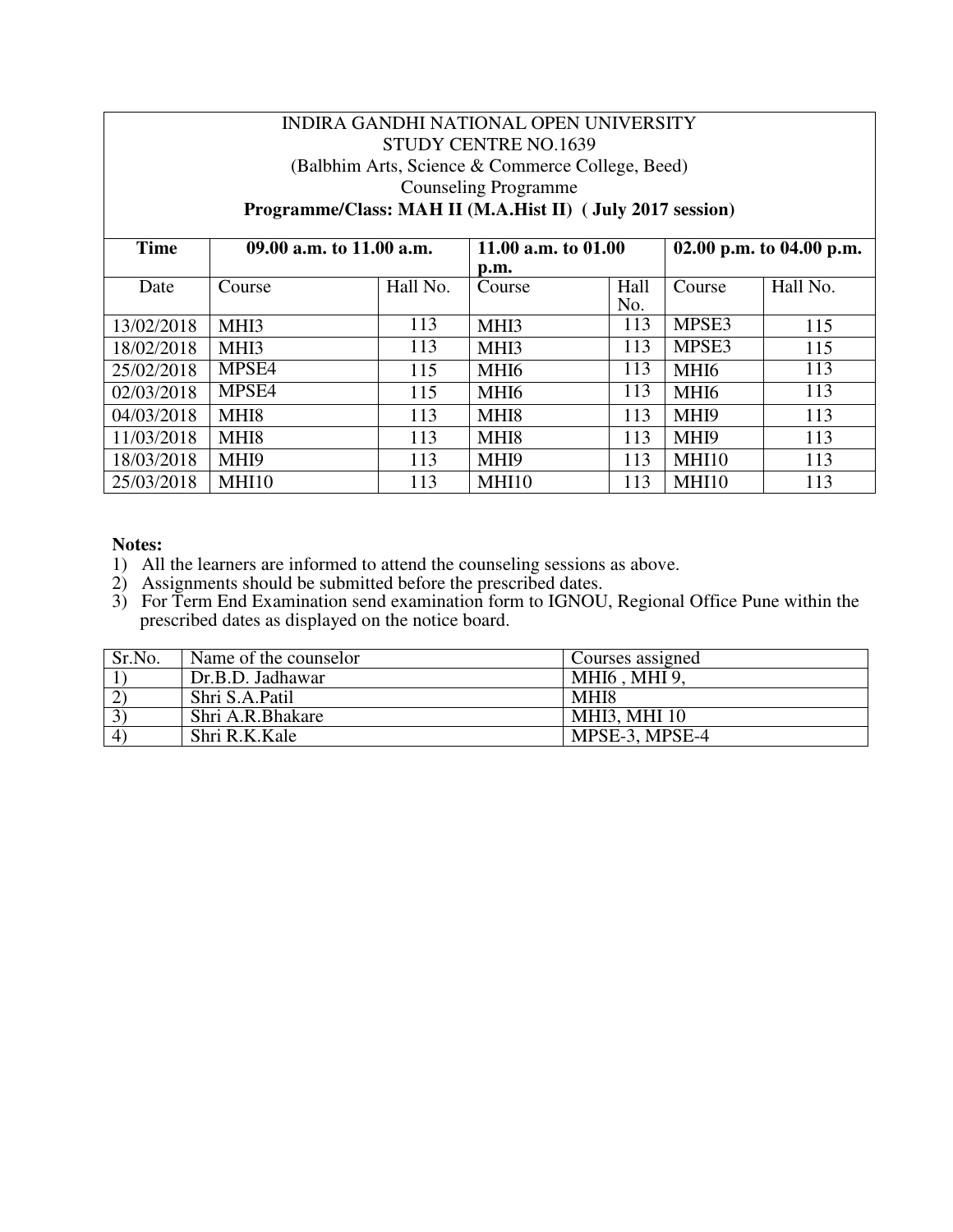| INDIRA GANDHI NATIONAL OPEN UNIVERSITY<br>STUDY CENTRE NO.1639<br>(Balbhim Arts, Science & Commerce College, Beed) |                             |          |                                                     |      |                          |          |
|--------------------------------------------------------------------------------------------------------------------|-----------------------------|----------|-----------------------------------------------------|------|--------------------------|----------|
|                                                                                                                    | <b>Counseling Programme</b> |          |                                                     |      |                          |          |
|                                                                                                                    |                             |          | Programme/Class: MAPC Ist year ( July 2017 session) |      |                          |          |
| <b>Time</b>                                                                                                        | $09.00$ a.m. to 11.00 a.m.  |          | $\overline{11.00}$ a.m. to 01.00                    |      | 02.00 p.m. to 04.00 p.m. |          |
|                                                                                                                    |                             |          | p.m.                                                |      |                          |          |
| Date                                                                                                               | Course                      | Hall No. | Course                                              | Hall | Course                   | Hall No. |
|                                                                                                                    |                             |          |                                                     | No.  |                          |          |
| 21/01/2018                                                                                                         | MPC3                        | 15       | MPC <sub>5</sub>                                    | 15   | MPC1                     | 15       |
| 28/01/2018                                                                                                         | MPC3                        | 15       | MPC <sub>5</sub>                                    | 15   | MPC1                     | 15       |
| 4/02/2018                                                                                                          | MPC <sub>2</sub>            | 15       | MPC <sub>6</sub>                                    | 15   | MPC4                     | 15       |
| 11/02/2018                                                                                                         | MPC <sub>2</sub>            | 15       | MPC <sub>6</sub>                                    | 15   | MPC4                     | 15       |

- 1) All the learners are informed to attend the counseling sessions as above.
- 2) Assignments should be submitted before the prescribed dates.
- 3) For Term End Examination send examination form to IGNOU, Regional Office Pune within the prescribed dates as displayed on the notice board.

| Sr.No. | Name of the counselor | Courses assigned  |
|--------|-----------------------|-------------------|
|        | Shri A.R.Daittkar     | $MPC-3$ , $MPC-2$ |
|        | Shri B.N.Shinde       | $MPC-4$ , $MPC-5$ |
|        | Shri S.B.Joshi        | $MPC-6$ , $MPC-1$ |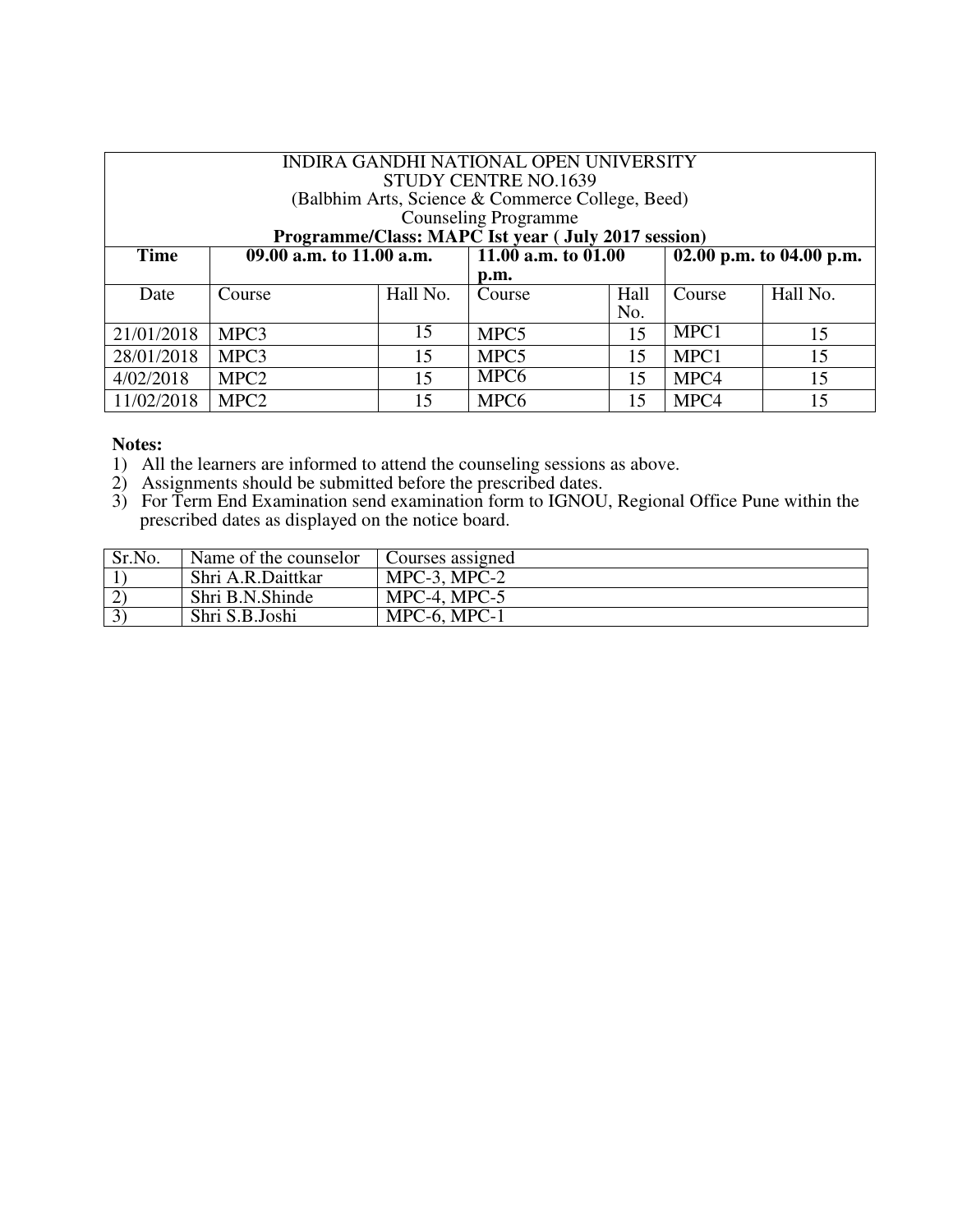| INDIRA GANDHI NATIONAL OPEN UNIVERSITY<br><b>STUDY CENTRE NO.1639</b> |                                                      |          |                             |          |                    |                          |  |  |  |  |
|-----------------------------------------------------------------------|------------------------------------------------------|----------|-----------------------------|----------|--------------------|--------------------------|--|--|--|--|
|                                                                       | (Balbhim Arts, Science & Commerce College, Beed)     |          |                             |          |                    |                          |  |  |  |  |
|                                                                       |                                                      |          | <b>Counseling Programme</b> |          |                    |                          |  |  |  |  |
|                                                                       | Programme/Class: MAPC IInd year ( July 2017 session) |          |                             |          |                    |                          |  |  |  |  |
| <b>Time</b>                                                           | $\overline{09.00}$ a.m. to 11.00 a.m.                |          | 11.00 a.m. to $01.00$       |          |                    | 02.00 p.m. to 04.00 p.m. |  |  |  |  |
|                                                                       |                                                      |          | p.m.                        |          |                    |                          |  |  |  |  |
| Date                                                                  | Course                                               | Hall No. | Course                      | Hall No. | Course             | Hall No.                 |  |  |  |  |
| 13/02/2018                                                            | MPCE11                                               | 16       | MPCE <sub>12</sub>          | 16       | MPCE13             | 16                       |  |  |  |  |
| 18/02/2018                                                            | MPCE11                                               | 16       | MPCE12                      | 16       | MPCE13             | 16                       |  |  |  |  |
| 25/02/2018                                                            | MPCE21                                               | 16       | MPCE <sub>22</sub>          | 16       | MPCE23             | 16                       |  |  |  |  |
| 02/03/2018                                                            | MPCE21                                               | 16       | MPCE <sub>22</sub>          | 16       | MPCE <sub>23</sub> | 16                       |  |  |  |  |

1) All the learners are informed to attend the counseling sessions as above.

2) Assignments should be submitted before the prescribed dates.

3) For Term End Examination send examination form to IGNOU, Regional Office Pune within the prescribed dates as displayed on the notice board.

| Sr.No. | Name of the counselor | Courses assigned |
|--------|-----------------------|------------------|
|        | Shri S.B.Joshi        | MPCE21, MPCE11   |
|        | Shri A.R.Daittkar     | MPCE22, MPCE12   |
|        | Shri B.N.Shinde       | MPCE13, MPCE23   |

# **Note: Contact for MPCE 14,15&MPCE16 to Prof.S.B.Joshi;forMPCE34,35&MPCE36 to Prof.Daitkar & for MPCE24,25 &MPCE26 to Prof.B.N.Shinde**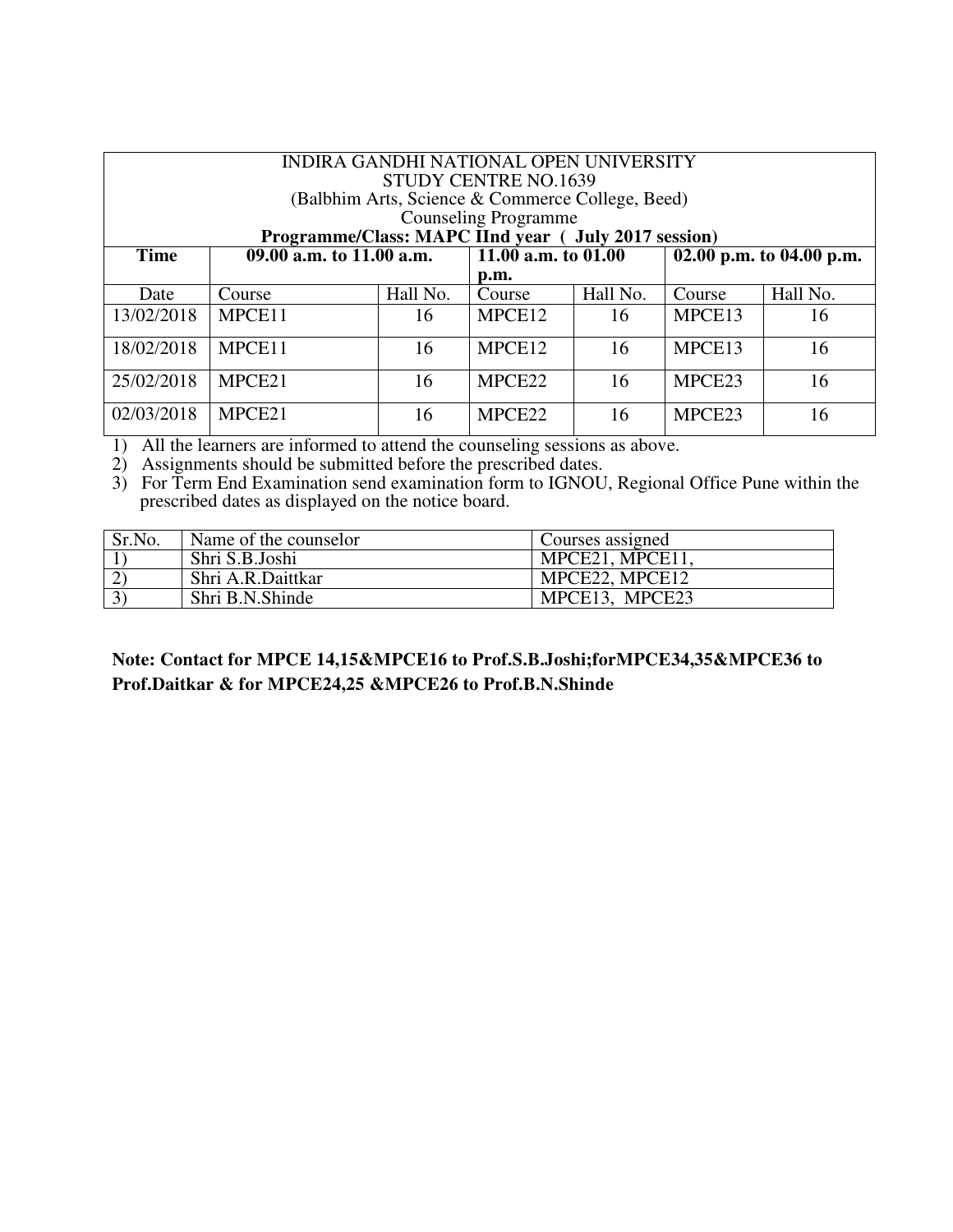# INDIRA GANDHI NATIONAL OPEN UNIVERSITY STUDY CENTRE NO.1639 (Balbhim Arts, Science & Commerce College, Beed) Counseling Programme **Programme/Class: M.E.C. Ist year ( July 2017 session)**

| <b>Time</b> | 09.00 a.m. to 11.00 a.m. |    | 11.00 a.m. to $01.00$               |             | 02.00 p.m. to 04.00 p.m. |          |
|-------------|--------------------------|----|-------------------------------------|-------------|--------------------------|----------|
| Date        | Hall No.<br>Course       |    | $\mathbf{D}.\mathbf{m}$ .<br>Course | Hall<br>No. |                          | Hall No. |
| 07/01/2018  | MEC1                     | 42 | MEC <sub>2</sub>                    | 42          | MEC <sub>3</sub>         | 42       |
| 14/01/2018  | MEC1                     | 42 | MEC <sub>2</sub>                    | 42          | MEC <sub>3</sub>         | 42       |
| 21/01/2018  | MEC1                     | 42 | MEC <sub>2</sub>                    | 42          | MEC <sub>3</sub>         | 42       |
| 28/01/2018  | MEC1                     | 42 | MEC <sub>2</sub>                    | 42          | MEC <sub>3</sub>         | 42       |
| 4/02/2018   | MEC <sub>4</sub>         | 42 | <b>MEC105</b>                       | 42          | <b>MEC105</b>            | 42       |
| 11/02/2018  | MEC <sub>4</sub>         | 42 | <b>MEC105</b>                       | 42          | <b>MEC105</b>            | 42       |
| 13/02/2018  | MEC <sub>4</sub>         | 42 | MEC <sub>4</sub>                    | 42          |                          |          |

- 1) All the learners are informed to attend the counseling sessions as above.
- 2) Assignments should be submitted before the prescribed dates.
- 3) For Term End Examination send examination form to IGNOU, Regional Office Pune within the prescribed dates as displayed on the notice board.

| Sr.No. | Name of the counselor | Courses assigned      |
|--------|-----------------------|-----------------------|
|        | Dr.S.E. Ghumatkar     | MEC 2, MEC 4, MEC 105 |
|        | Dr. D.K. Wayase       | $MEC-1$ , $MEC-3$     |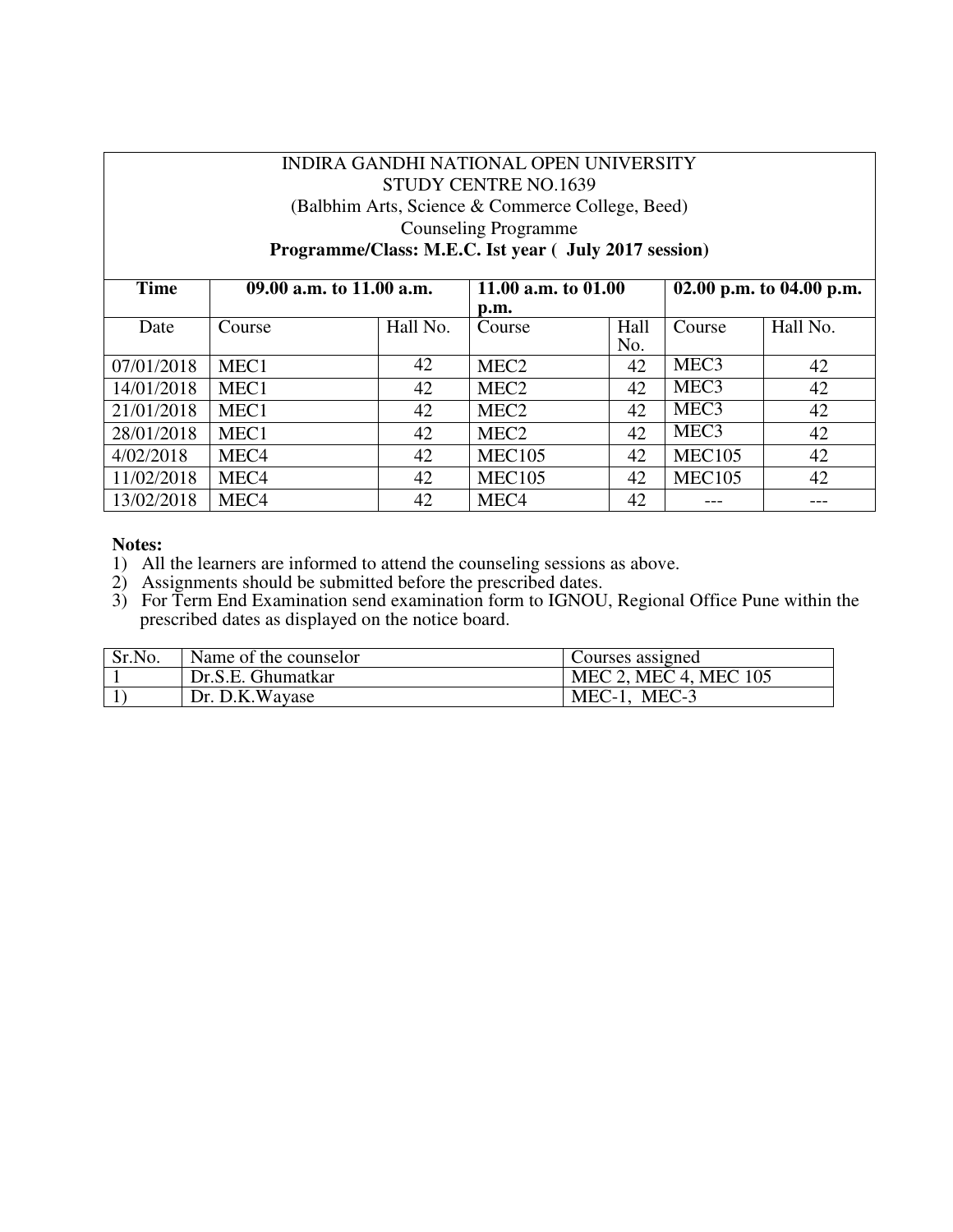# INDIRA GANDHI NATIONAL OPEN UNIVERSITY STUDY CENTRE NO.1639 (Balbhim Arts, Science & Commerce College, Beed) Counseling Programme **Programme/Class: M.E.C. II nd year ( July 2017 session)**

| <b>Time</b> | 09.00 a.m. to 11.00 a.m. |          | 11.00 a.m. to 01.00<br>p.m. |             | 02.00 p.m. to 04.00 p.m. |          |
|-------------|--------------------------|----------|-----------------------------|-------------|--------------------------|----------|
| Date        | Course                   | Hall No. | Course                      | Hall<br>No. | Course                   | Hall No. |
| 25/08/2017  | <b>MEC109</b>            | 43       | MEC <sub>6</sub>            | 43          | <b>MEC108</b>            | 43       |
| 27/08/2017  | <b>MEC109</b>            | 43       | MEC <sub>6</sub>            | 43          | <b>MEC108</b>            | 43       |
| 02/09/2017  | <b>MEC109</b>            | 43       | MEC <sub>6</sub>            | 43          | <b>MEC108</b>            | 43       |
| 03/09/2017  | <b>MEC109</b>            | 43       | MEC <sub>6</sub>            | 43          | <b>MEC108</b>            | 43       |
| 10/09/2017  | MECE4                    | 43       | MECE <sub>3</sub>           | 43          | MECE <sub>3</sub>        | 43       |
| 24/09/2017  | MECE4                    | 43       | MECE <sub>3</sub>           | 43          | MECE <sub>3</sub>        | 43       |
| 30/09/2017  | MECE4                    | 43       | MECE4                       | 43          | MEC7                     | 43       |
| 01/10/2017  | MEC7                     | 43       | MEC7                        | 43          | MEC7                     | 43       |

#### **Notes:**

1) All the learners are informed to attend the counseling sessions as above.

2) Assignments should be submitted before the prescribed dates.

| Sr.No.               | Name of the counselor | Courses assigned       |
|----------------------|-----------------------|------------------------|
|                      | Dr.S.E. Ghumatkar     | <b>MEC 109, MECE 4</b> |
|                      | Shri D.K.Wayase       | MEC-7, MECE-3          |
|                      | Shri D.R.Rodge        | MEC <sub>6</sub>       |
| $\mathbf{4}^{\circ}$ | Shri. A. Y. Sarangkar | <b>MEC</b> 108.        |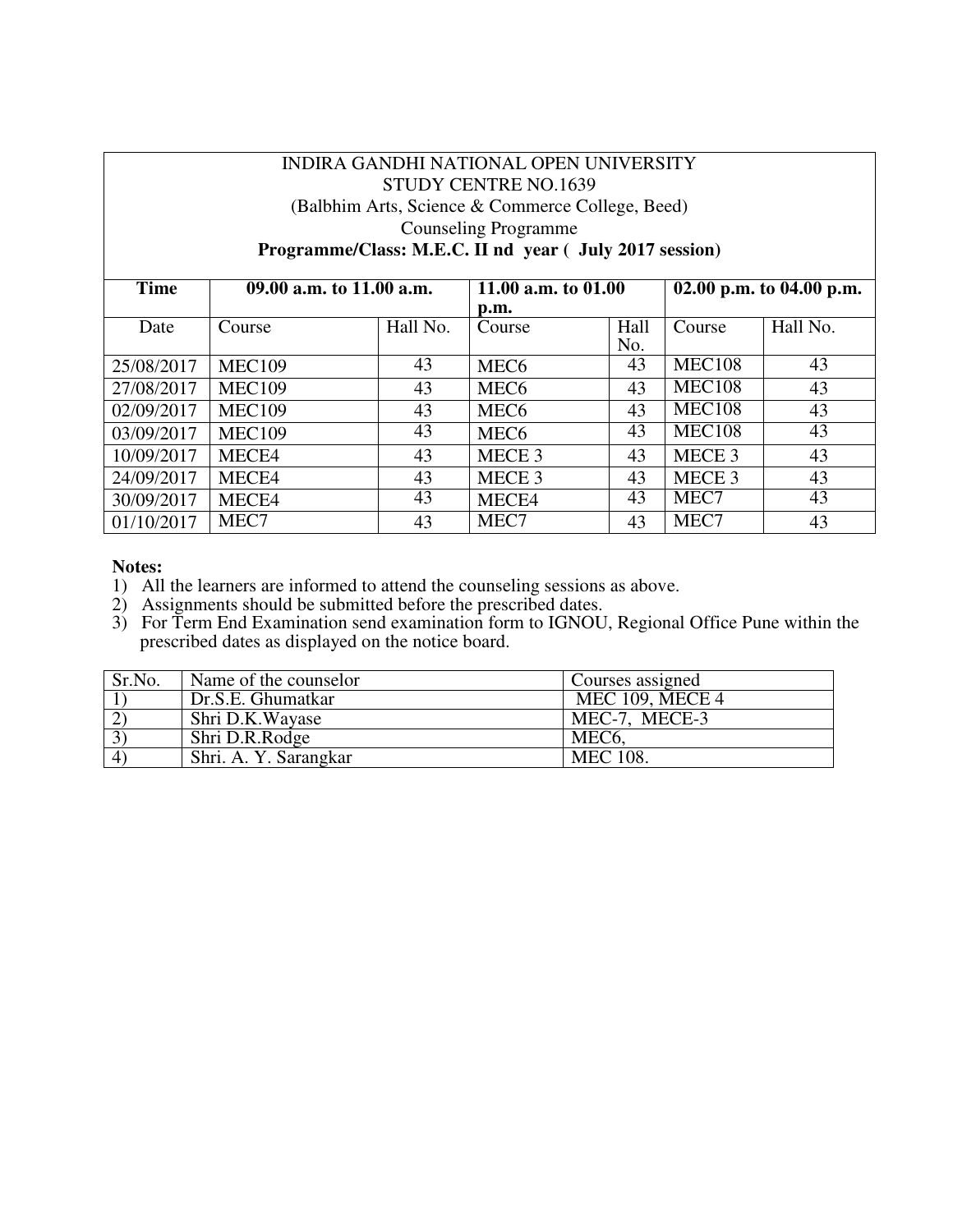# INDIRA GANDHI NATIONAL OPEN UNIVERSITY STUDY CENTRE NO.1639 (Balbhim Arts, Science & Commerce College, Beed) Counseling Programme

# **Programme/Class: M.P.S. Ist year (M.A. Political Science I) ( July 2017 session)**

| <b>Time</b> | 09.00 a.m. to 11.00 |          | 11.00 $a.m.$ to |      |                  | 02.00 p.m. to $04.00$ | 04.00 p.m. to |      |
|-------------|---------------------|----------|-----------------|------|------------------|-----------------------|---------------|------|
|             |                     | a.m.     | $01.00$ p.m.    |      | p.m.             |                       | 06.00 p.m.    |      |
| Date        | Course              | Hall No. | Course          | Hall | Course           | Hall No.              | Course        | Hall |
|             |                     |          |                 | No.  |                  |                       |               | No.  |
| 07/01/2018  | MPS1                | 114      | MPS1            | 114  | MPS <sub>2</sub> | 114                   |               |      |
| 14/01/2018  | MPS1                | 114      | MPS1            | 114  | MPS <sub>2</sub> | 114                   |               |      |
| 21/01/2018  | MPS4                | 114      | MPS4            | 114  | MPS <sub>2</sub> | 114                   |               |      |
| 28/01/2018  | MPS4                | 114      | MPS4            | 114  | MPS <sub>2</sub> | 114                   |               |      |
| 4/02/2018   |                     |          |                 |      |                  |                       | MPS3          | 114  |
| 11/02/2018  |                     |          |                 |      |                  |                       | MPS3          | 114  |
| 13/02/2018  |                     |          |                 |      |                  |                       | MPS3          | 114  |
| 18/02/2018  |                     |          |                 |      |                  |                       | MPS3          | 114  |

- 1) All the learners are informed to attend the counseling sessions as above.
- 2) Assignments should be submitted before the prescribed dates.
- 3) For Term End Examination send examination form to IGNOU, Regional Office Pune within the prescribed dates as displayed on the notice board.

| Sr.No. | Name of the counselor | Courses assigned    |
|--------|-----------------------|---------------------|
|        | Shri R.K.Kale         | MPS-1, MPS-3, MPS-4 |
| ∼      | Dr.V.G.Sanap          | $MPS-2$             |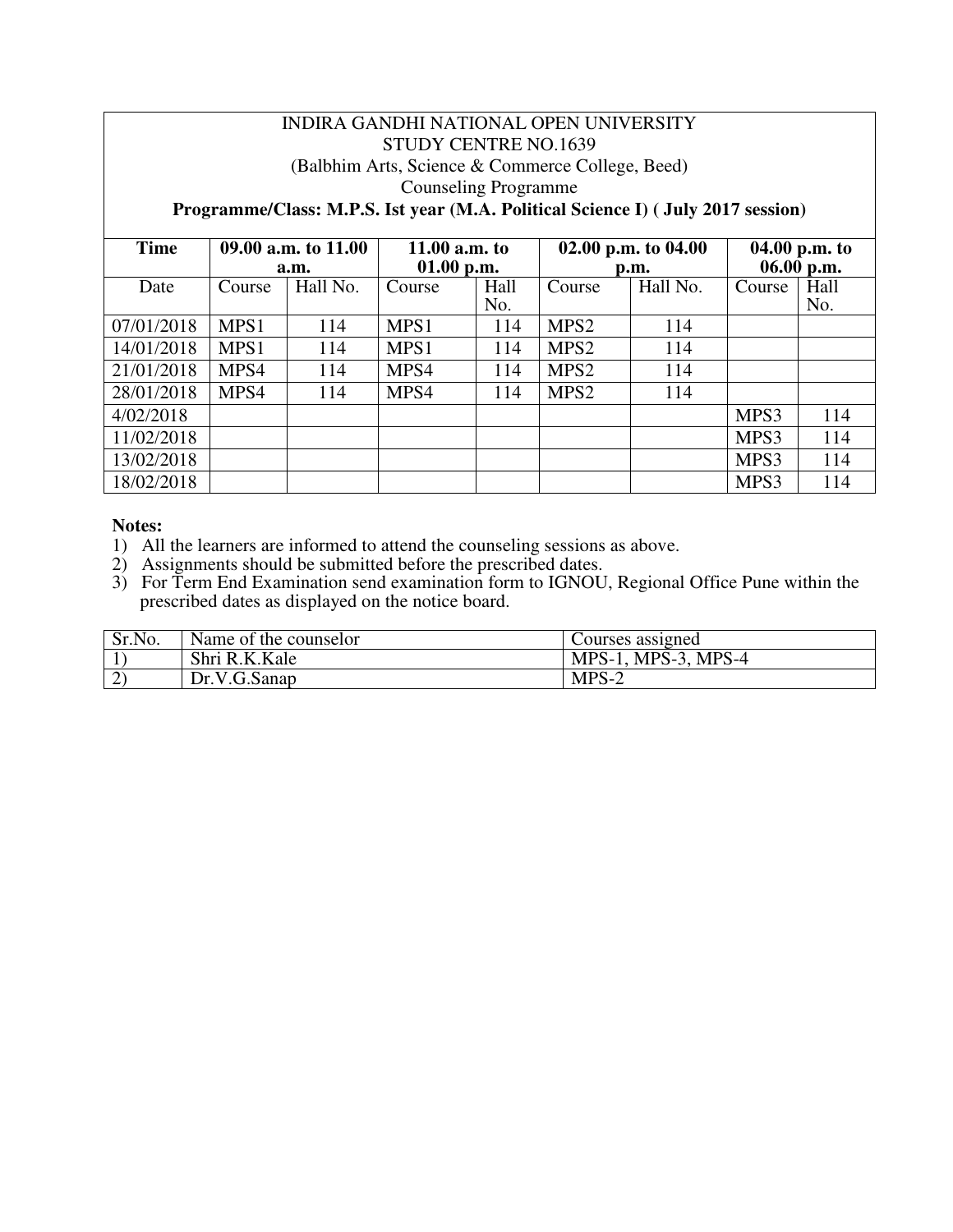#### INDIRA GANDHI NATIONAL OPEN UNIVERSITY STUDY CENTRE NO.1639 (Balbhim Arts, Science & Commerce College, Beed) Counseling Programme **Programme/Class: M.P.S. II nd year ( July 2017 session) Time 09.00 a.m. to 11.00**  a.m.<br>Course **11.00 a.m. to 01.00 p.m. 2.00 p.m. to 04.00**  p.m.<br>Course **04.00 p.m. to 06.00**  p.m.<br>Course Date | Course | Hall No | Course | Hall No | Course | Hall No | Course | Hall No 4/02/2018 MGPE13 44 MED8 44 MGPE1  $\frac{1}{\text{MGPE1}}$ 44 MGP4 44 11/02/2018 | MGPE 13 | 44 | MED8 | 44 1 44 MGP4 44 13/02/2018 | MPSE4 | 115 | MPSE 1 | 44 | MGPE7 | 44 | MGPE 8 | 44 18/02/2018 | MPSE4 | 115 | MPSE 1 | 44 | MGPE7 | 44 | MGPE 8 | 44 25/02/2018 MPSE 7 44 MPSE 7 44 MPSE 8 44 MPSE 8 44

- 1) All the learners are informed to attend the counseling sessions as above.
- 2) Assignments should be submitted before the prescribed dates.
- 3) For Term End Examination send examination form to IGNOU, Regional Office Pune within the prescribed dates as displayed on the notice board. Examination forms are available in the Study Centre.

| Sr.No.         | Name of the counselor | Courses assigned                   |
|----------------|-----------------------|------------------------------------|
|                | Dr.V.G.Sanap          | MGPE8, MPSE 8,                     |
| $2^{\circ}$    | Dr.R.K.Kale           | MPSE1, MGP 4. MPSE 4               |
| 3)             | Mr.B.D.Jadhavar       | MGPE7. MGPE11                      |
| $\overline{4}$ | Mr.A.R.Bhakre         | MED <sub>8</sub>                   |
|                | Mr.B.D.Lakhe          | $\overline{\text{MPSE}}$ 7, MGPE13 |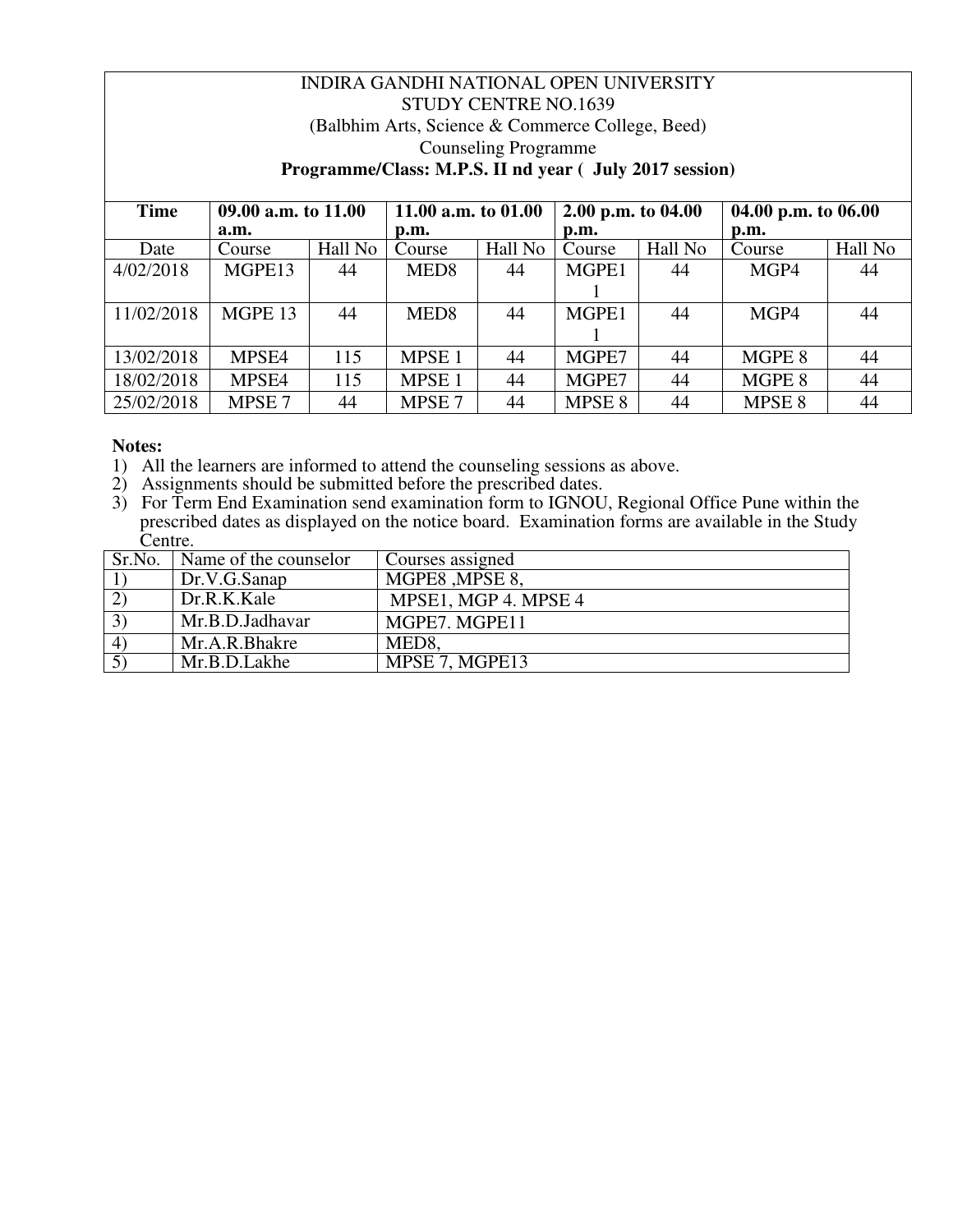# INDIRA GANDHI NATIONAL OPEN UNIVERSITY STUDY CENTRE NO.1639 (Balbhim Arts, Science & Commerce College, Beed) Counseling Programme **Programme/Class: M.P.A. Ist year ( July 2017 session)**

| <b>Time</b> | 09.00 a.m. to 11.00 |          | 11.00 $a.m.$ to   |      |                           | 02.00 p.m. to $04.00$ | 04.00 p.m. to  |      |
|-------------|---------------------|----------|-------------------|------|---------------------------|-----------------------|----------------|------|
|             |                     | a.m.     | 01.00 p.m.        |      | $\mathbf{D}.\mathbf{m}$ . |                       | 06.00 p.m.     |      |
| Date        | Course              | Hall No. | Course            | Hall | Course                    | Hall No.              | Course         | Hall |
|             |                     |          |                   | No.  |                           |                       |                | No.  |
| 07/01/2018  | MPA11               | 112      | MPA12             | 112  | MPA13                     | 112                   | MPA1           | 112  |
|             |                     |          |                   |      |                           |                       | $\overline{4}$ |      |
| 14/01/2018  | MPA11               | 112      | MPA12             | 112  | MPA13                     | 112                   | MPA1           | 112  |
|             |                     |          |                   |      |                           |                       | $\overline{4}$ |      |
| 21/01/2018  | MPA11               | 112      | MPA12             | 112  | MPA13                     | 112                   | MPA1           | 112  |
|             |                     |          |                   |      |                           |                       | 4              |      |
| 28/01/2018  | MPA11               | 112      | MPA <sub>12</sub> | 112  | MPA <sub>13</sub>         | 112                   | MPA1           | 112  |
|             |                     |          |                   |      |                           |                       | $\overline{4}$ |      |

- 1) All the learners are informed to attend the counseling sessions as above.
- 2) Assignments should be submitted before the prescribed dates.
- 3) For Term End Examination send examination form to IGNOU, Regional Office Pune within the prescribed dates as displayed on the notice board. Examination forms are available in the Study Centre.

| Sr.No. | Name of the counselor  | Courses assigned           |
|--------|------------------------|----------------------------|
|        | Dr.V.G.Sanap           | MPA14<br>MPA <sub>12</sub> |
| ∼      | Shri. S. N.<br>Akulwar | MPA11<br>MPA1?             |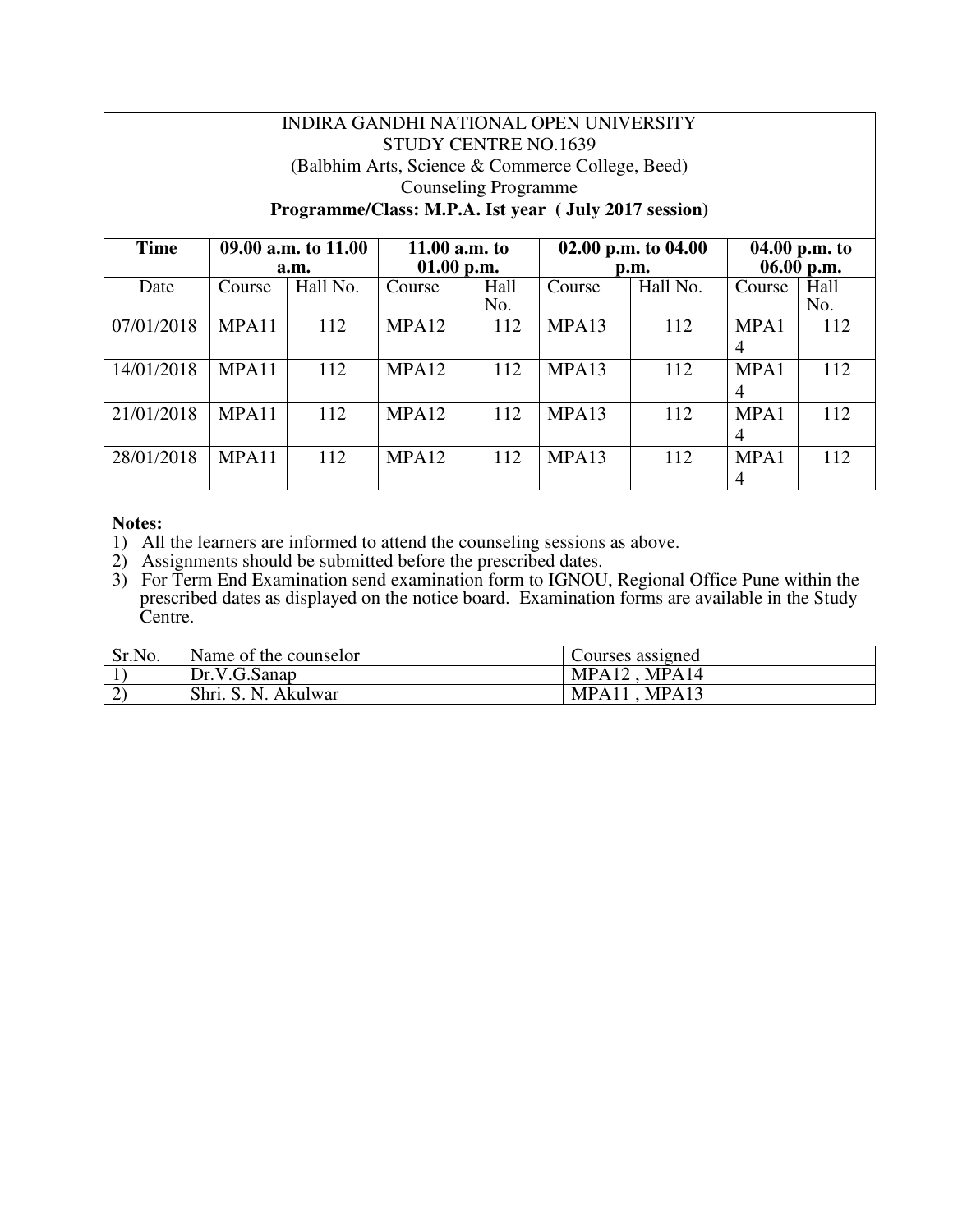# INDIRA GANDHI NATIONAL OPEN UNIVERSITY STUDY CENTRE NO.1639 (Balbhim Arts, Science & Commerce College, Beed) Counseling Programme **Programme/Class: M.P.A. II nd year ( July 2017 session)**

| Time       | 09.00 a.m. to 11.00 |         | 11.00 a.m. to 01.00 |         | 2.00 p.m. to $04.00$ |         | 04.00 p.m. to $06.00$ |         |
|------------|---------------------|---------|---------------------|---------|----------------------|---------|-----------------------|---------|
|            | a.m.                |         | p.m.                |         | p.m.                 |         | p.m.                  |         |
| Date       | Course              | Hall No | Course              | Hall No | Course               | Hall No | Course                | Hall No |
| 4/02/2018  | MPA15               | 113     | MPA <sub>16</sub>   | 113     | MPA17                | 113     | MPS <sub>3</sub>      | 114     |
| 11/02/2018 | MPA15               | 113     | MPA16               | 113     | MPA17                | 113     | MPs <sub>3</sub>      | 114     |
| 13/02/2018 | MPA15               | 113     | MPA <sub>16</sub>   | 113     | MPA18                | 113     | MPS <sub>3</sub>      | 114     |
| 18/02/2018 | MPA15               | 113     | MPA <sub>16</sub>   | 113     | MPA18                | 113     | MPS <sub>3</sub>      | 114     |

**Notes:** 

1) All the learners are informed to attend the counseling sessions as above.

2) Assignments should be submitted before the prescribed dates.

| Sr.No. | Name of the counselor  | Courses assigned                    |
|--------|------------------------|-------------------------------------|
|        | Dr.V.G.Sanap           | <b>MPA18.</b><br>$MPA16$ ,<br>MPA15 |
| $\sim$ | Shri. S. N.<br>Akulwar | <b>MPS</b><br>MPA17                 |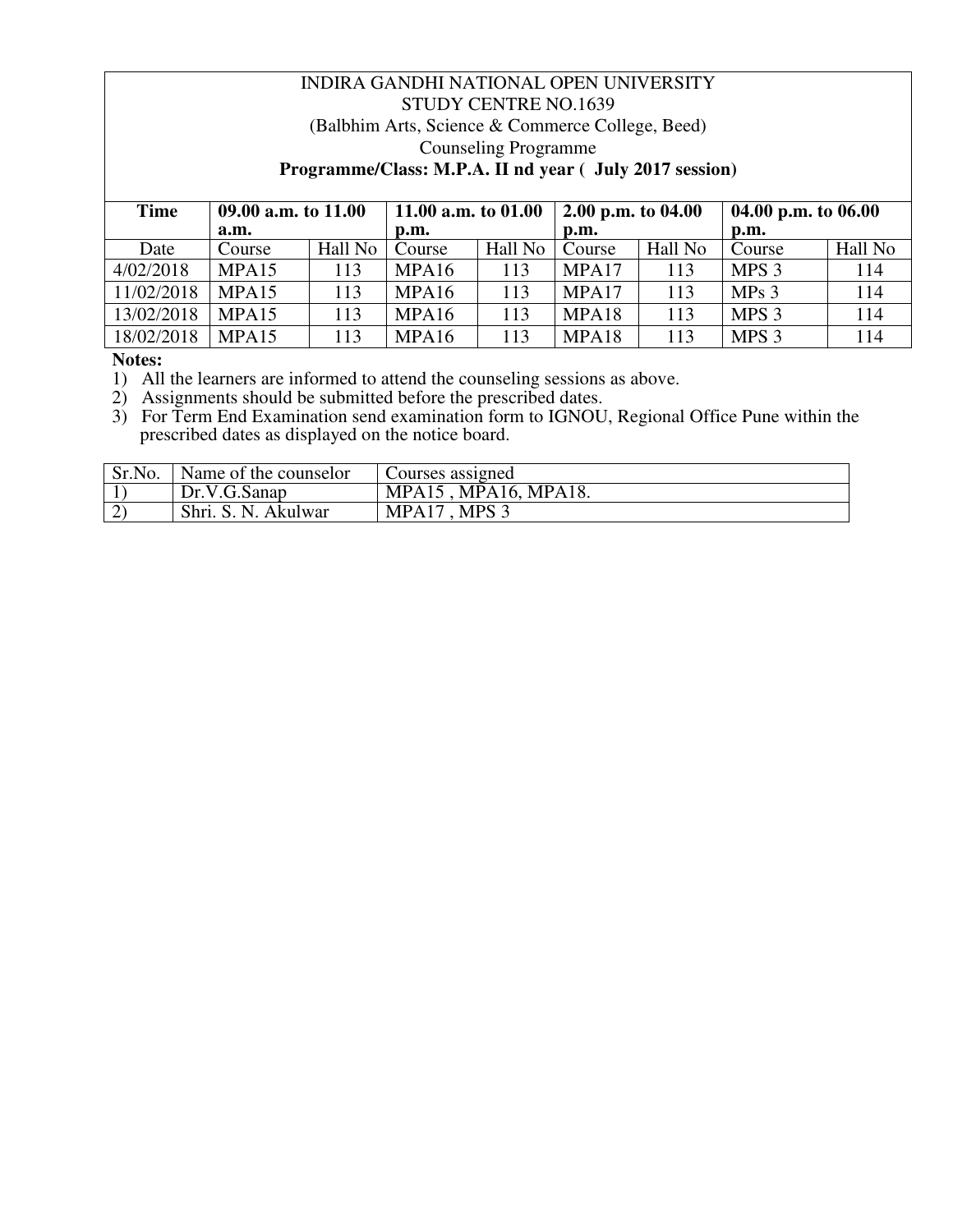# INDIRA GANDHI NATIONAL OPEN UNIVERSITY STUDY CENTRE NO.1639 (Balbhim Arts, Science & Commerce College, Beed) Counseling Programme **Programme/Class: M.S.O. I year ( July 2017 session)**

| <b>Time</b> | 09.00 a.m. to 11.00 a.m. |          | 11.00 a.m. to $01.00$ |             | 02.00 p.m. to 04.00 p.m. |          |
|-------------|--------------------------|----------|-----------------------|-------------|--------------------------|----------|
| Date        | Course                   | Hall No. | p.m.<br>Course        | Hall<br>No. | Course                   | Hall No. |
| 07/01/2018  | MSO <sub>3</sub>         | 116      | MSO1                  | 116         | MSO <sub>2</sub>         | 116      |
| 14/01/2018  | MSO <sub>3</sub>         | 116      | MSO1                  | 116         | MSO <sub>2</sub>         | 116      |
| 21/01/2018  | MSO <sub>3</sub>         | 116      | MSO1                  | 116         | MSO <sub>2</sub>         | 116      |
| 28/01/2018  | MSO <sub>3</sub>         | 116      | MSO1                  | 116         | MSO <sub>2</sub>         | 116      |
| 4/02/2018   | MSO <sub>4</sub>         | 116      | MSO <sub>4</sub>      | 116         |                          |          |
| 11/02/2018  | MSO <sub>4</sub>         | 116      | MSO <sub>4</sub>      | 116         |                          |          |

**Notes:** 

1) All the learners are informed to attend the counseling sessions as above.

2) Assignments should be submitted before the prescribed dates.

| Sr.No. | Name of the counselor | Courses assigned |
|--------|-----------------------|------------------|
|        | Dr.Mrs.P.G.Jadhav     | MSO1 ,MSO2,MSO4  |
|        | Shri K.V.Gawate       | MSO <sub>3</sub> |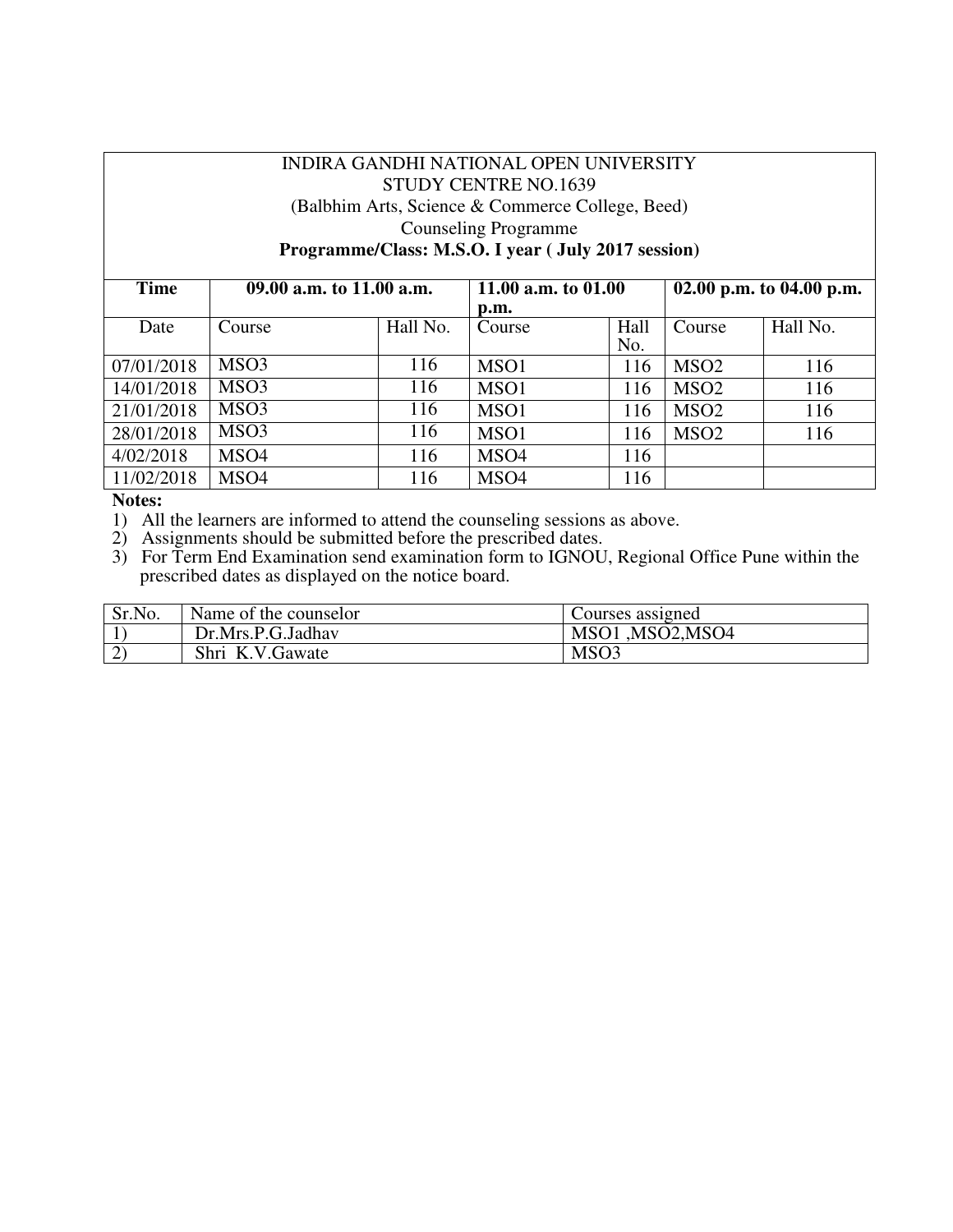# INDIRA GANDHI NATIONAL OPEN UNIVERSITY STUDY CENTRE NO.1639 (Balbhim Arts, Science & Commerce College, Beed) Counseling Programme **Programme/Class: M.S.O. II year ( July 2017 session)**

| <b>Time</b> | 09.00 a.m. to 11.00 a.m. |          | 11.00 a.m. to 01.00 |      | 02.00 p.m. to 04.00 p.m. |          |
|-------------|--------------------------|----------|---------------------|------|--------------------------|----------|
|             |                          |          | p.m.                |      |                          |          |
| Date        | Course                   | Hall No. | Course              | Hall | Course                   | Hall No. |
|             |                          |          |                     | No.  |                          |          |
|             |                          |          |                     |      | MPS <sub>3</sub>         | 114      |
|             |                          |          |                     |      | MPS <sub>3</sub>         | 114      |
| 13/02/2018  | MSOE1                    | 117      | MSOE 2              | 117  | MPS 3                    | 114      |
| 18/02/2018  | MSOE 1                   | 117      | MSOE 2              | 117  | MPS <sub>3</sub>         | 114      |
| 25/02/2018  | MSOE1                    | 117      | MSOE2               | 117  | MSOE3                    | 117      |
| 02/03/2018  | MSOE 1                   | 117      | MSOE 2              | 117  | MSOE 3                   | 117      |
| 04/03/2018  | MSOE 4                   | 117      | MSOE 4              | 117  | MSOE3                    | 117      |
| 11/03/2018  | MSOE 4                   | 117      | MSOE 4              | 117  | MSOE 3                   | 117      |

**Notes:** 

1) All the learners are informed to attend the counseling sessions as above.

2) Assignments should be submitted before the prescribed dates.

| Sr.No. | Name of the counselor | Courses assigned |
|--------|-----------------------|------------------|
|        | Dr.Mrs.P.G.Jadhav     | MSOE3, MSOE4     |
|        | Shri K.V.Gawate       | MSOE1, MSOE2     |
|        | Shri. S.N.Akulwar     | MPS <sub>3</sub> |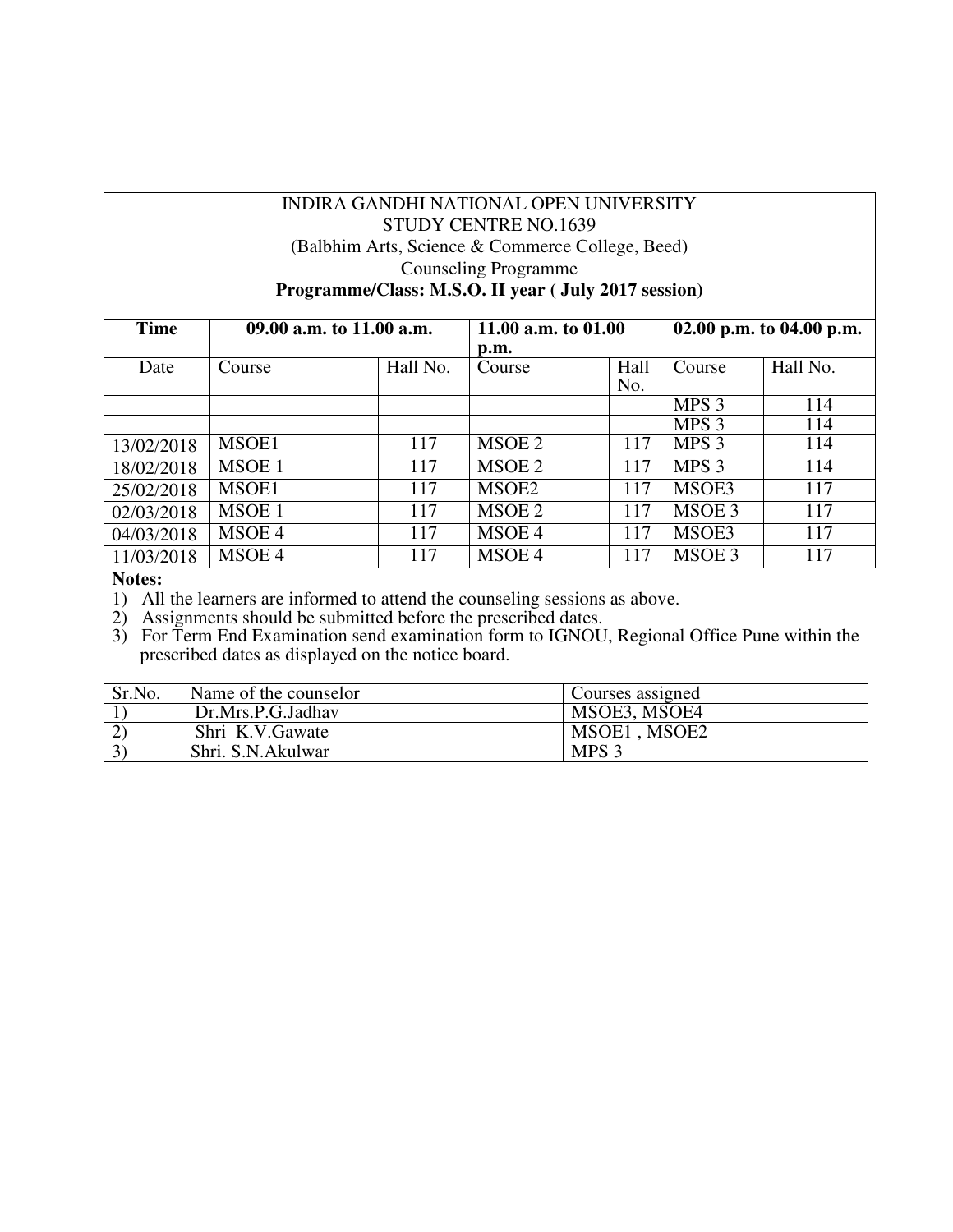#### INDIRA GANDHI NATIONAL OPEN UNIVERSITY STUDY CENTRE NO.1639 (Balbhim Arts, Science & Commerce College, Beed) Counseling Programme **Programme/Class: MARD ( July 2017 session) Time 09.00 a.m. to 11.00 a.m. 11.00 a.m. to 01.00 p.m.**<br>Course | Hall **02.00 p.m. to 04.00 p.m. 04.00 p.m. to 06.00 p.m.**<br>Course | Hall Date Course Hall No. No. Course Hall No. No. 25/03/2018 | MRD101 | 115 | MRD102 | 115 | MRD103 | 115 | MRD4 | 115

29/03/2018 | MRD101 | 115 | MRD102 | 115 | MRD103 | 115 | MRD 4 | 115 30/03/2018 MRD101 115 MRD102 115 MRD103 115 MRD 4 115

- 1) All the learners are informed to attend the counseling sessions as above.
- 2) Assignments should be submitted before the prescribed dates.
- 3) For Term End Examination send examination form to IGNOU, Regional Office Pune within the prescribed dates as displayed on the notice board.

| Sr.No. | Name of the counselor | Courses assigned      |
|--------|-----------------------|-----------------------|
|        | Dr.K.Y.Gavate         | <b>MRD101, MRD102</b> |
|        | Shri. T.P.Sondge      | MRD103, MRD4          |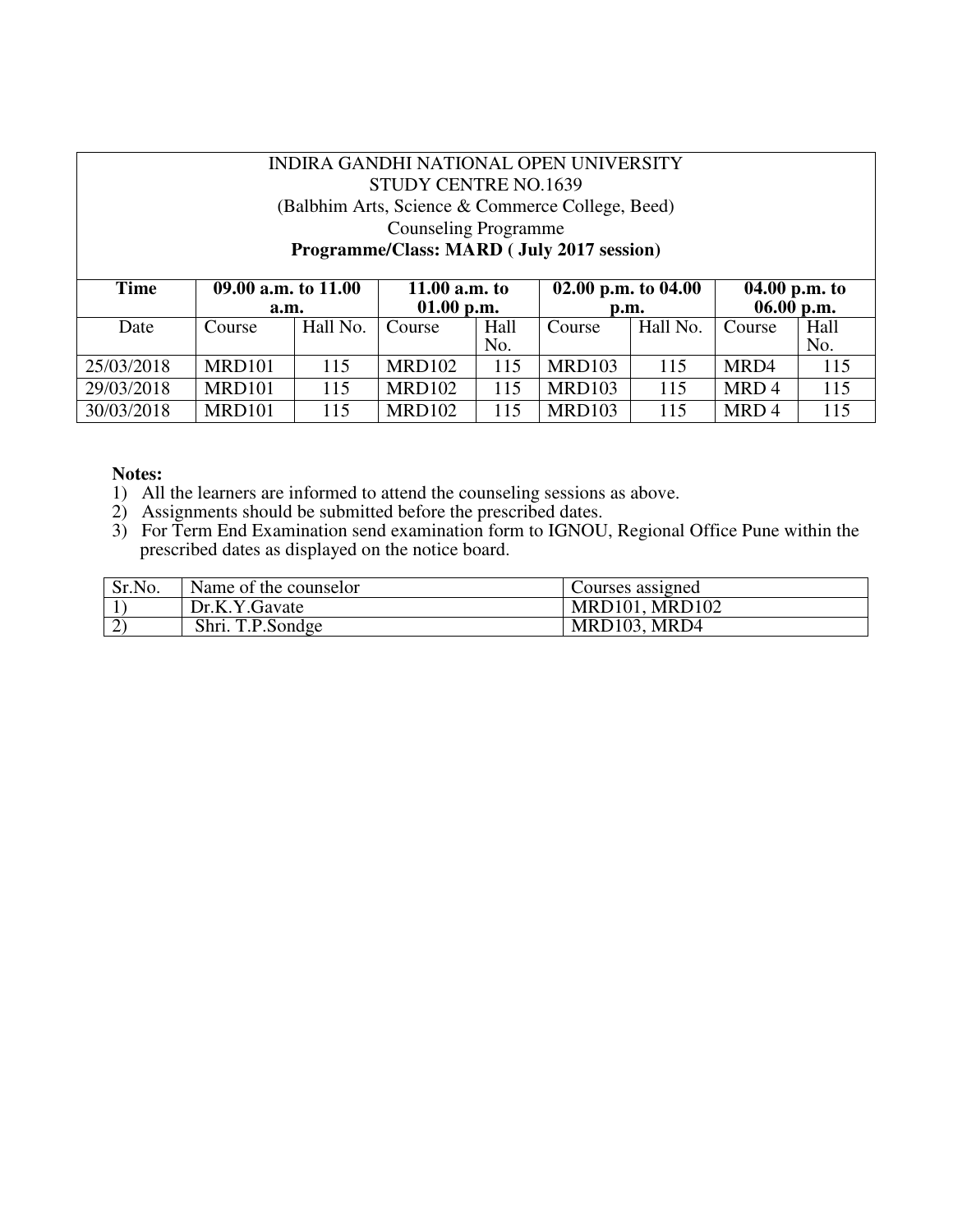| INDIRA GANDHI NATIONAL OPEN UNIVERSITY<br><b>STUDY CENTRE NO.1639</b><br>(Balbhim Arts, Science & Commerce College, Beed)<br><b>Counseling Programme</b><br>Programme/Class: P.G.D.D.M. (Post graduate diploma in Disaster Management)<br>July $2017$ session) |        |                     |                     |             |                  |                          |
|----------------------------------------------------------------------------------------------------------------------------------------------------------------------------------------------------------------------------------------------------------------|--------|---------------------|---------------------|-------------|------------------|--------------------------|
| <b>Time</b>                                                                                                                                                                                                                                                    |        | 09.00 a.m. to 11.00 | 11.00 a.m. to 01.00 |             |                  | 02.00 p.m. to 04.00 p.m. |
|                                                                                                                                                                                                                                                                |        | a.m.                | p.m.                |             |                  |                          |
| Date                                                                                                                                                                                                                                                           | Course | Hall No.            | Course              | Hall<br>No. | Course           | Hall No.                 |
| 18/02/2018                                                                                                                                                                                                                                                     | MPA1   | 30                  | MPA <sub>2</sub>    | 30          | MED <sub>4</sub> | 30                       |
| 25/02/2018                                                                                                                                                                                                                                                     | MPA1   | 30                  | MPA <sub>2</sub>    | 30          | MED <sub>4</sub> | 30                       |
| 02/03/2018                                                                                                                                                                                                                                                     | MPA4   | 30                  | MPA <sub>5</sub>    | 30          | MPA6             | 30                       |
| 04/03/2018                                                                                                                                                                                                                                                     | MPA4   | 30                  | MPA <sub>5</sub>    | 30          | MPA6             | 30                       |
| 11/03/2018                                                                                                                                                                                                                                                     | MPA7   | 30                  | MPA3                | 30          |                  |                          |
| 18/03/2018                                                                                                                                                                                                                                                     | MPA7   | 30                  | MPA3                | 30          |                  |                          |

- 1) All the learners are informed to attend the counseling sessions as above.
- 2) Assignments should be submitted before the prescribed dates.
- 3) For Term End Examination send examination form to IGNOU, Regional Office Pune within the prescribed dates as displayed on the notice board.

| Sr.No.      | Name of the counselor | Courses assigned      |
|-------------|-----------------------|-----------------------|
|             | DrV.G.Sanap           | MPA1, MPA2, MPA6      |
|             | Shri S.N.Akulwar      | $MPA3$ , MPA-4, MPA-5 |
| $3^{\circ}$ | Shri B.D.Lakhe        | MPA-7,MED4            |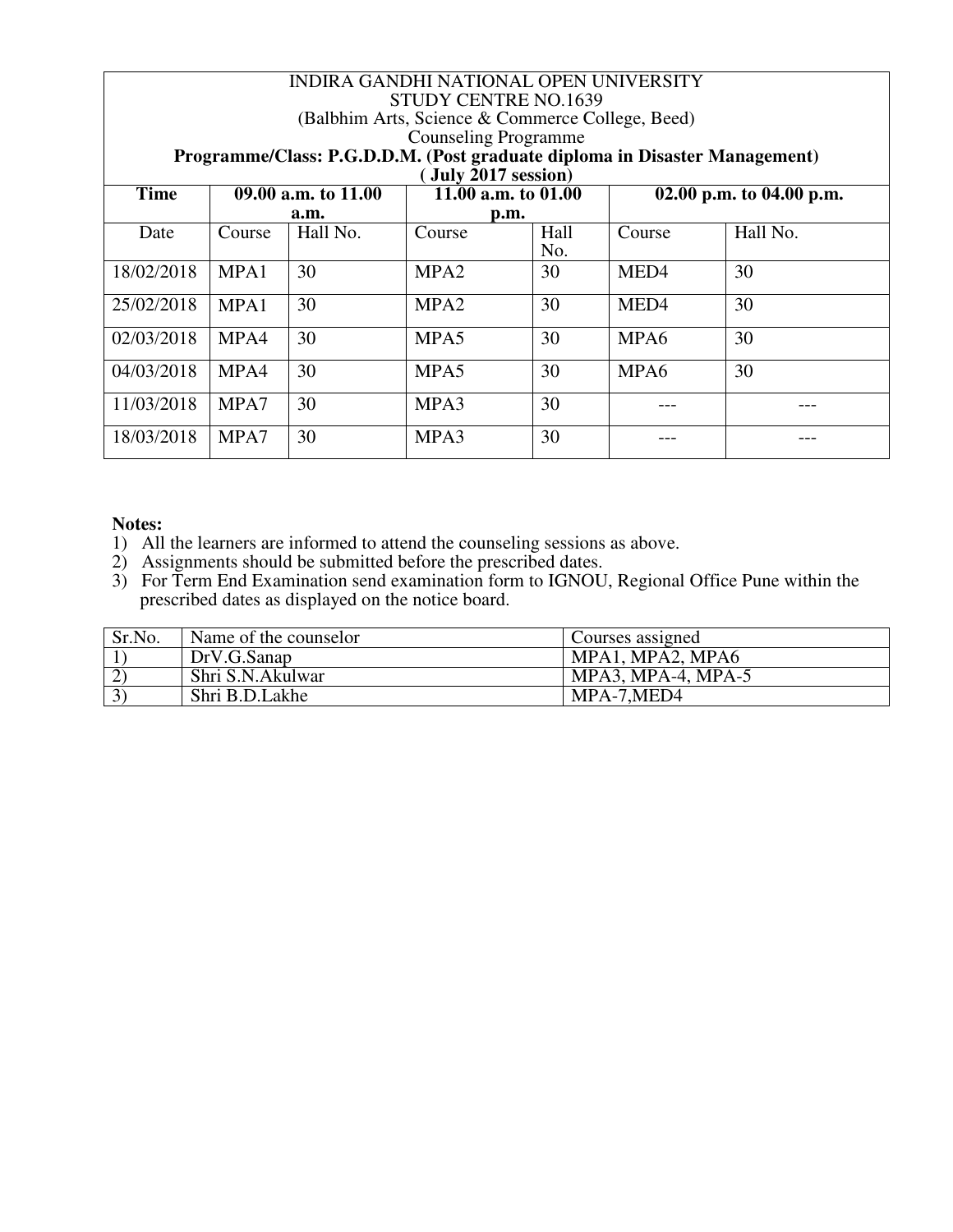| INDIRA GANDHI NATIONAL OPEN UNIVERSITY |                      |          |                                                  |      |                 |      |                           |      |
|----------------------------------------|----------------------|----------|--------------------------------------------------|------|-----------------|------|---------------------------|------|
| <b>STUDY CENTRE NO.1639</b>            |                      |          |                                                  |      |                 |      |                           |      |
|                                        |                      |          | (Balbhim Arts, Science & Commerce College, Beed) |      |                 |      |                           |      |
|                                        | Counseling Programme |          |                                                  |      |                 |      |                           |      |
|                                        |                      |          | Programme/Class: PGDRD (July 2017 session)       |      |                 |      |                           |      |
|                                        |                      |          |                                                  |      |                 |      |                           |      |
| <b>Time</b>                            | 09.00 a.m. to 11.00  |          | 11.00 $a.m.$ to                                  |      | $02.00$ p.m. to |      | 04.00 p.m. to $06.00$     |      |
|                                        |                      |          | 01.00 p.m.                                       |      | $04.00$ p.m.    |      | $\mathbf{p}.\mathbf{m}$ . |      |
|                                        | a.m.                 |          |                                                  |      |                 |      |                           |      |
| Date                                   | Course               | Hall No. | Course                                           | Hall | Course          | Hall | Course                    | Hall |
|                                        |                      |          |                                                  | No.  |                 | No.  |                           | No.  |
| 18/03/2018                             |                      |          | RDD 7                                            | 114  | RDD 7           | 114  | RDD 7                     | 114  |
| 25/03/2018                             | MRD <sub>101</sub>   | 114      | <b>MRD102</b>                                    | 114  | MRD103          | 114  | <b>MRDE 101</b>           | 114  |
| 29/03/2018                             | <b>MRD101</b>        | 114      | <b>MRD102</b>                                    | 114  | MRD103          | 114  | <b>MRDE 101</b>           | 114  |

- 1) All the learners are informed to attend the counseling sessions as above.
- 2) Assignments should be submitted before the prescribed dates.
- 3) For Term End Examination send examination form to IGNOU, Regional Office Pune within the prescribed dates as displayed on the notice board. Examination forms are available in the Study Centre.

| Sr.No. | Name of the counselor | Courses assigned      |
|--------|-----------------------|-----------------------|
|        | Dr.K.Y.Gavate         | MRD101, MRD102, RDD 7 |
|        | Shri. T.P.Sondge      | MRD103, MRDE101,      |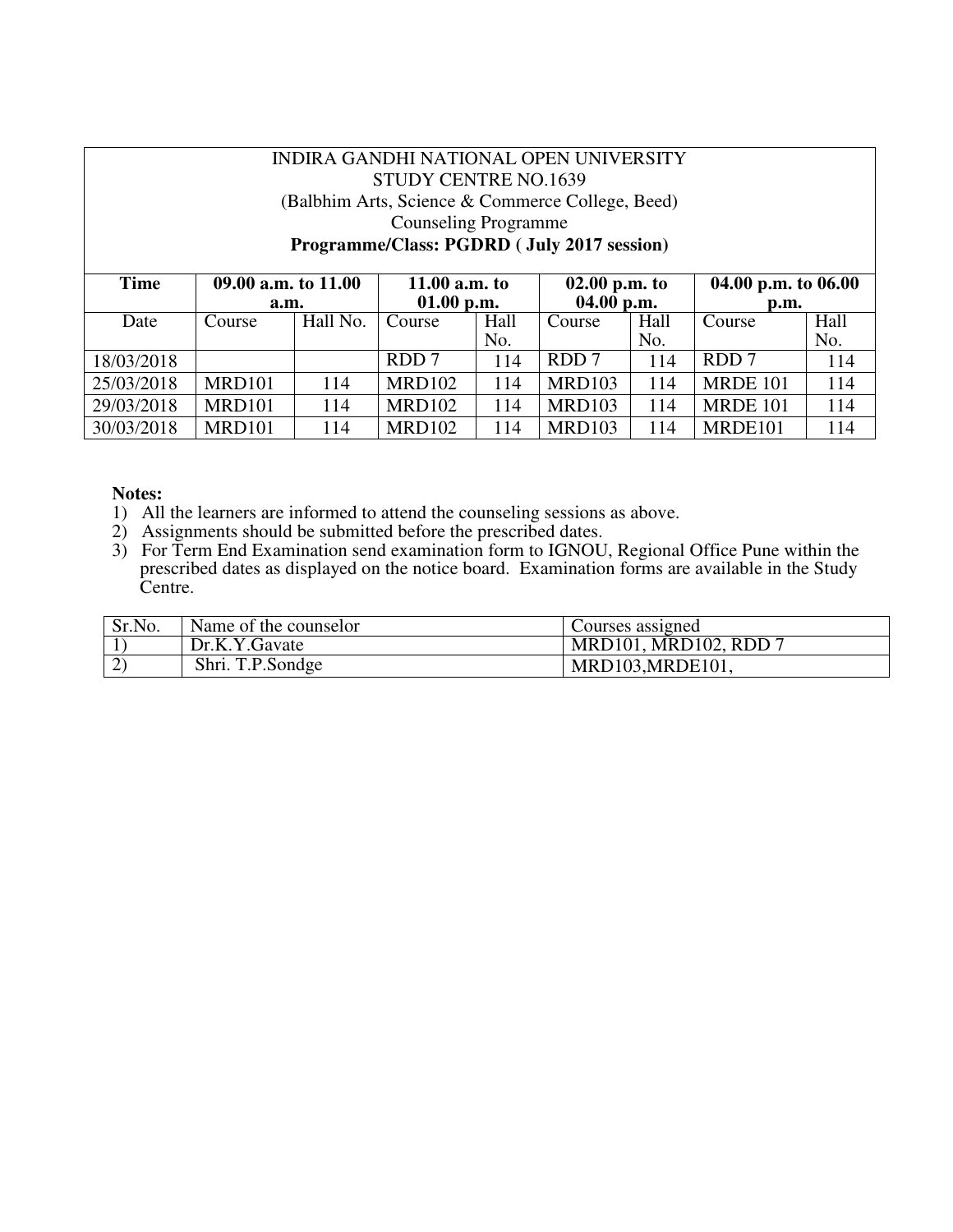| INDIRA GANDHI NATIONAL OPEN UNIVERSITY<br><b>STUDY CENTRE NO.1639</b><br>(Balbhim Arts, Science & Commerce College, Beed)<br><b>Counseling Programme</b><br>Programme/Class: PGDFCS. |        |                     |                       |             |        |                          |
|--------------------------------------------------------------------------------------------------------------------------------------------------------------------------------------|--------|---------------------|-----------------------|-------------|--------|--------------------------|
|                                                                                                                                                                                      |        |                     | [July 2017 session)   |             |        |                          |
| <b>Time</b>                                                                                                                                                                          |        | 09.00 a.m. to 11.00 | 11.00 a.m. to $01.00$ |             |        | 02.00 p.m. to 04.00 p.m. |
|                                                                                                                                                                                      |        | a.m.                | p.m.                  |             |        |                          |
| Date                                                                                                                                                                                 | Course | Hall No.            | Course                | Hall<br>No. | Course | Hall No.                 |
| 07/01/2018                                                                                                                                                                           | MFC1   | 29                  | MFC <sub>2</sub>      | 29          | MFC3   | 29                       |
| 14/01/2018                                                                                                                                                                           | MFC1   | 29                  | MFC <sub>2</sub>      | 29          | MFC3   | 29                       |
| 21/01/2018                                                                                                                                                                           | MFC1   | 29                  | MFC <sub>2</sub>      | 29          | MFC3   | 29                       |
| 28/01/2018                                                                                                                                                                           | MFC1   | 29                  | MFC <sub>2</sub>      | 29          | MFC3   | 29                       |
| 4/02/2018                                                                                                                                                                            | MFC4   | 29                  | MFC4                  | 29          |        |                          |
| 11/02/2018                                                                                                                                                                           | MFC4   | 29                  | MFC4                  | 29          |        |                          |

- 1) All the learners are informed to attend the counseling sessions as above.
- 2) Assignments should be submitted before the prescribed dates.
- 3) For Term End Examination send examination form to IGNOU, Regional Office Pune within the prescribed dates as displayed on the notice board. Examination forms are available in the Study Centre.

| Sr.No. | Name of the counselor | Courses assigned         |
|--------|-----------------------|--------------------------|
|        | Shri K.Y.Bhagwat      | MFC <sub>2</sub><br>MFC1 |
|        | Shri. G.M.Sedgar      | MFC3, MFC4               |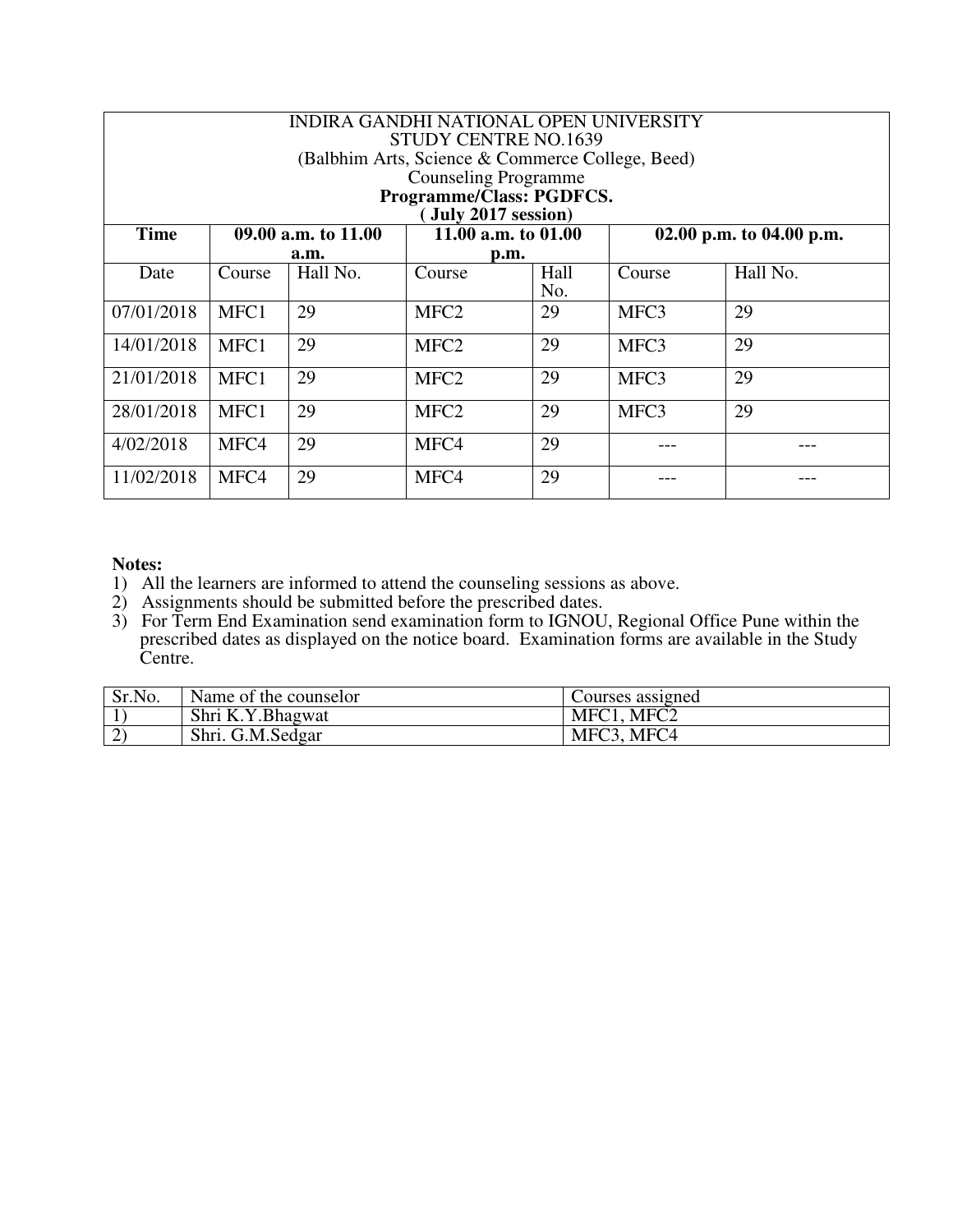| INDIRA GANDHI NATIONAL OPEN UNIVERSITY<br>STUDY CENTRE NO.1639<br>(Balbhim Arts, Science & Commerce College, Beed)<br><b>Counseling Programme</b><br>Programme/Class: M.Com. I ( July 2017 session) |                          |          |                               |             |                          |          |
|-----------------------------------------------------------------------------------------------------------------------------------------------------------------------------------------------------|--------------------------|----------|-------------------------------|-------------|--------------------------|----------|
| <b>Time</b>                                                                                                                                                                                         | 09.00 a.m. to 11.00 a.m. |          | 11.00 a.m. to $01.00$<br>p.m. |             | 02.00 p.m. to 04.00 p.m. |          |
| Date                                                                                                                                                                                                | Course                   | Hall No. | Course                        | Hall<br>No. | Course                   | Hall No. |
| 07/01/2018                                                                                                                                                                                          | IBO1                     | 17       | IBO <sub>2</sub>              | 17          | IBO <sub>3</sub>         | 17       |
| 14/01/2018                                                                                                                                                                                          | IBO <sub>1</sub>         | 17       | IBO <sub>2</sub>              | 17          | IBO <sub>3</sub>         | 17       |
| 21/01/2018                                                                                                                                                                                          | IBO <sub>1</sub>         | 17       | IBO <sub>2</sub>              | 17          | IBO <sub>3</sub>         | 17       |
| 28/01/2018                                                                                                                                                                                          | IBO <sub>1</sub>         | 17       | IBO <sub>2</sub>              | 17          | IBO <sub>3</sub>         | 17       |
| 4/02/2018                                                                                                                                                                                           | IBO <sub>5</sub>         | 17       | IBO <sub>4</sub>              | 17          | IBO <sub>6</sub>         | 17       |
| 11/02/2018                                                                                                                                                                                          | IBO <sub>5</sub>         | 17       | IBO <sub>4</sub>              | 17          | IBO <sub>6</sub>         | 17       |
| 13/02/2018                                                                                                                                                                                          | IBO <sub>5</sub>         | 17       | IBO <sub>4</sub>              | 17          | IBO <sub>6</sub>         | 17       |
| 18/02/2018                                                                                                                                                                                          | IBO <sub>5</sub>         | 17       | IBO <sub>4</sub>              | 17          | IBO <sub>6</sub>         | 17       |

- 1) All the learners are informed to attend the counseling sessions as above.
- 2) Assignments should be submitted before the prescribed dates.
- 3) For Term End Examination send examination form to IGNOU, Regional Office Pune within the prescribed dates as displayed on the notice board. Examination forms are available in the Study Centre.

| Sr.No.                 | Name of the counselor | Courses assigned |
|------------------------|-----------------------|------------------|
|                        | Dr.I.L.Chanwal        | IBO3,IBO4.       |
|                        | Mr. R.R. Mane         | $IBO-1$          |
| $\mathfrak{Z}^{\circ}$ | Mr. N.N. Ranjawan     | $IBO-5$          |
| $\overline{4}$         | Mr B.R.Dahe           | $IBO-6$          |
|                        | Dr. V.B.Kute          | $IBO-2$          |